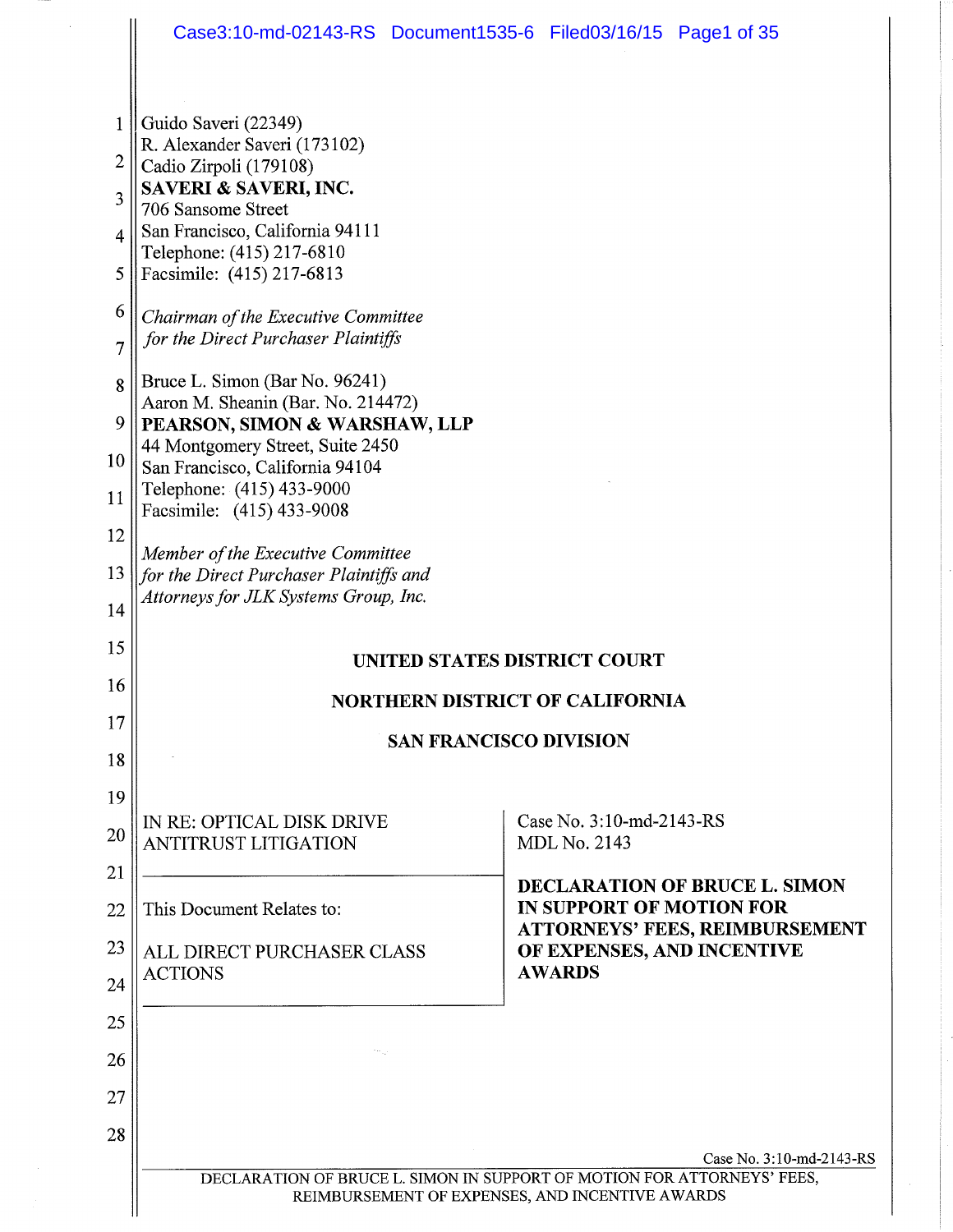I, Bruce L. Simon, declare and state as follows:  $\mathbf{1}$ 

 $\overline{2}$ I am a founding partner of the law firm of Pearson, Simon & Warshaw, LLP  $\mathbf{1}$ . ("PSW"). I submit this declaration in support of Direct Purchaser Plaintiffs' ("DPP") joint 3  $\overline{4}$ application for an award of attorneys' fees in connection with the services rendered in this 5 litigation. I make this Declaration based on my own personal knowledge, and if called as a 6 witness, I could and would competently testify to the matters stated herein.

 $\overline{7}$  $\overline{2}$ . My firm has served as counsel to JLK Systems Group, Inc., as a member of the 8 Executive Committee for the DPPs, and as counsel for the Direct Purchaser Class ("Class") 9 throughout the course of this litigation. The background and experience of PSW and its attorneys 10 are summarized in the *curriculum vitae* attached hereto as Exhibit 1.

11 3. PSW has prosecuted this litigation solely on a contingent-fee basis, and has been at 12 risk that it would not receive any compensation for prosecuting claims against the Defendants. 13 While PSW devoted its time and resources to this matter, it has foregone other legal work for 14 which it would have been compensated.

15  $\overline{4}$ . PSW has substantial experience in complex antitrust litigation involving price-16 fixing of high-technology components, having served as co-lead class counsel on behalf of the  $17$ direct purchaser plaintiff class in *In re TFT-LCD (Flat Panel) Antitrust Litigation*, 07-md-1827 SI (N.D. Cal.). PSW litigated and tried that class action before the Hon. Susan Illston of the United 18 19 States District Court for the Northern District of California. The expertise that PSW developed 20 from the TFT-LCD litigation (for example, in areas involving direct purchaser standing under 21 *Illinois Brick* as well as liability issues) was called-upon regularly by the Executive Committee in 22 the prosecution of this litigation.

23 5. PSW has actively participated in the prosecution of this case. Throughout the 24 course of the litigation, PSW, in its role as a member of the Executive Committee, advised and 25 consulted on all significant strategic decisions. In 2011, PSW attended the proffer of the 26 cooperating defendant, and reviewed and analyzed the documents that provided an outline of the 27 critical liability evidence in this case.

28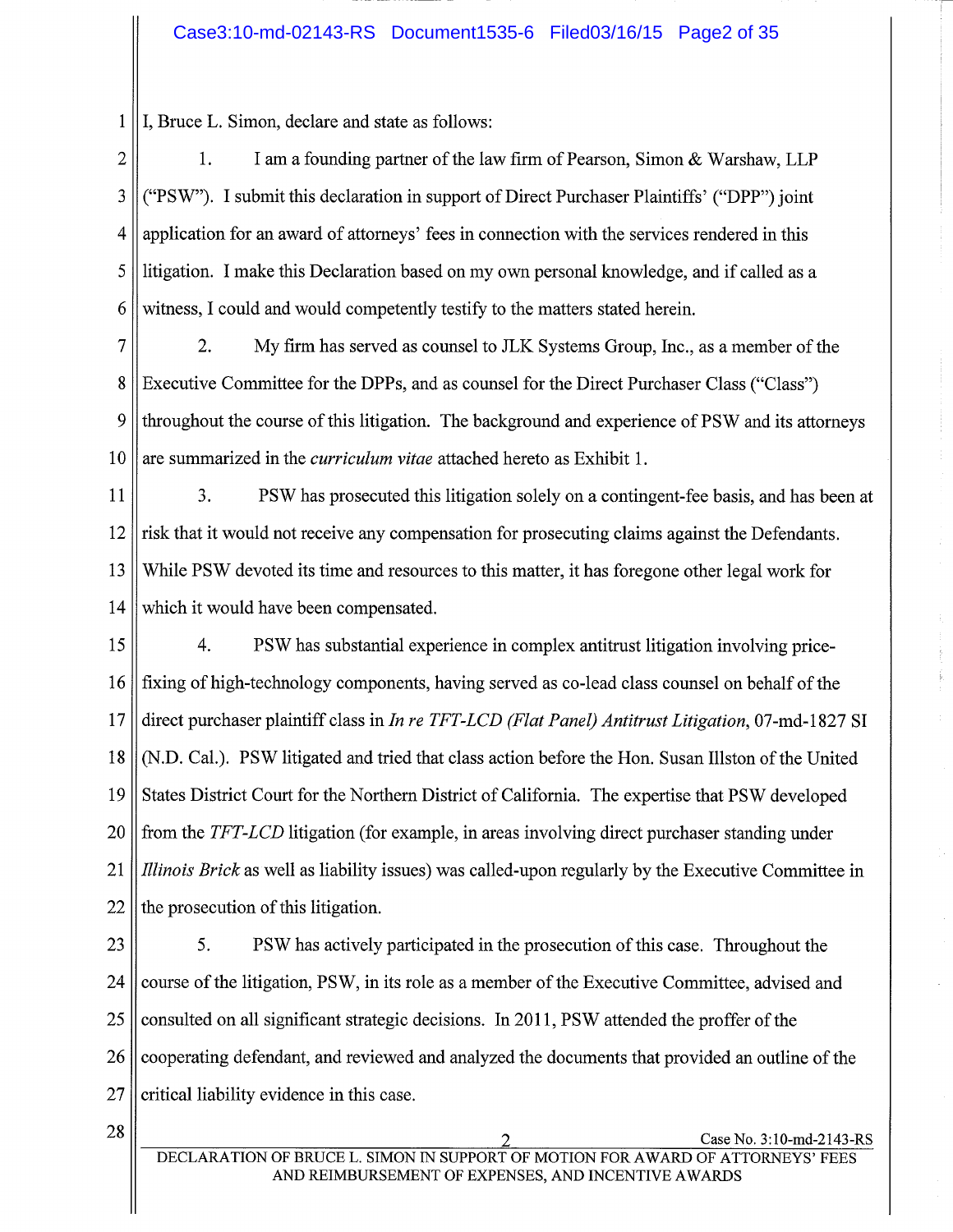$\mathbf{1}$ 6. PSW drafted and edited numerous pleadings and motions including the operative  $\overline{2}$ complaints, case management conference statements, oppositions to motions to dismiss, and 3 DPPs' motion for class certification. PSW also prepared for and argued at several hearings before  $\overline{4}$ Judge Walker, Judge Seeborg, and Magistrate Judge Spero on discovery matters, case 5 management conferences, and substantive motions.

 $7<sup>1</sup>$ 6 PSW was responsible for many aspects of discovery pertaining to the defendants as 7 a whole. In particular, PSW attended the Rule  $26(f)$  conference; assisted in preparing a discovery 8 plan; engaged in negotiations and discussions with other counsel concerning the ESI protocol, the 9 protective order, and the deposition protocol; spearheaded negotiations with defendants over the  $10$ production of their transactional data; and drafted Rule  $30(b)(6)$  deposition notices concerning 11 defendants' corporate organizational structures, manufacturing and sales processes, and 12 conspiratorial conduct.

8. 13 PSW also drafted voluminous, detailed responses to defendants' contention 14 discovery requests. PSW litigated several discovery motions including a successful motion for a 15 protective order which established substantive limits on the topics over which defendants could 16 take discovery. In addition, PSW worked with experts and consultants retained by DPPs 17 concerning the discovery, data, and analyses necessary to prepare a class certification report.

9. 18 PSW engaged in numerous meet and confers with several defendants over their 19 custodians from whom documents would be produced, and then reviewed document productions 20 in both English and Japanese. PSW prepared for and took the deposition of one of the first critical 21 witnesses, J.C. Lim.

22 10. PSW actively participated in settlement strategy and settlement negotiations 23 including the settlement with Panasonic. My partner, Clifford H. Pearson, and I had numerous 24 discussions with the Executive Committee concerning settlement strategy, and we reviewed 25 certain defendants' confidential sales data to formulate proper and fair settlement demands. The 26 settlements obtained were in the best interests of the Class.

27

5. Attached hereto as Exhibit 2 is my firm's total hours and lodestar, computed at

28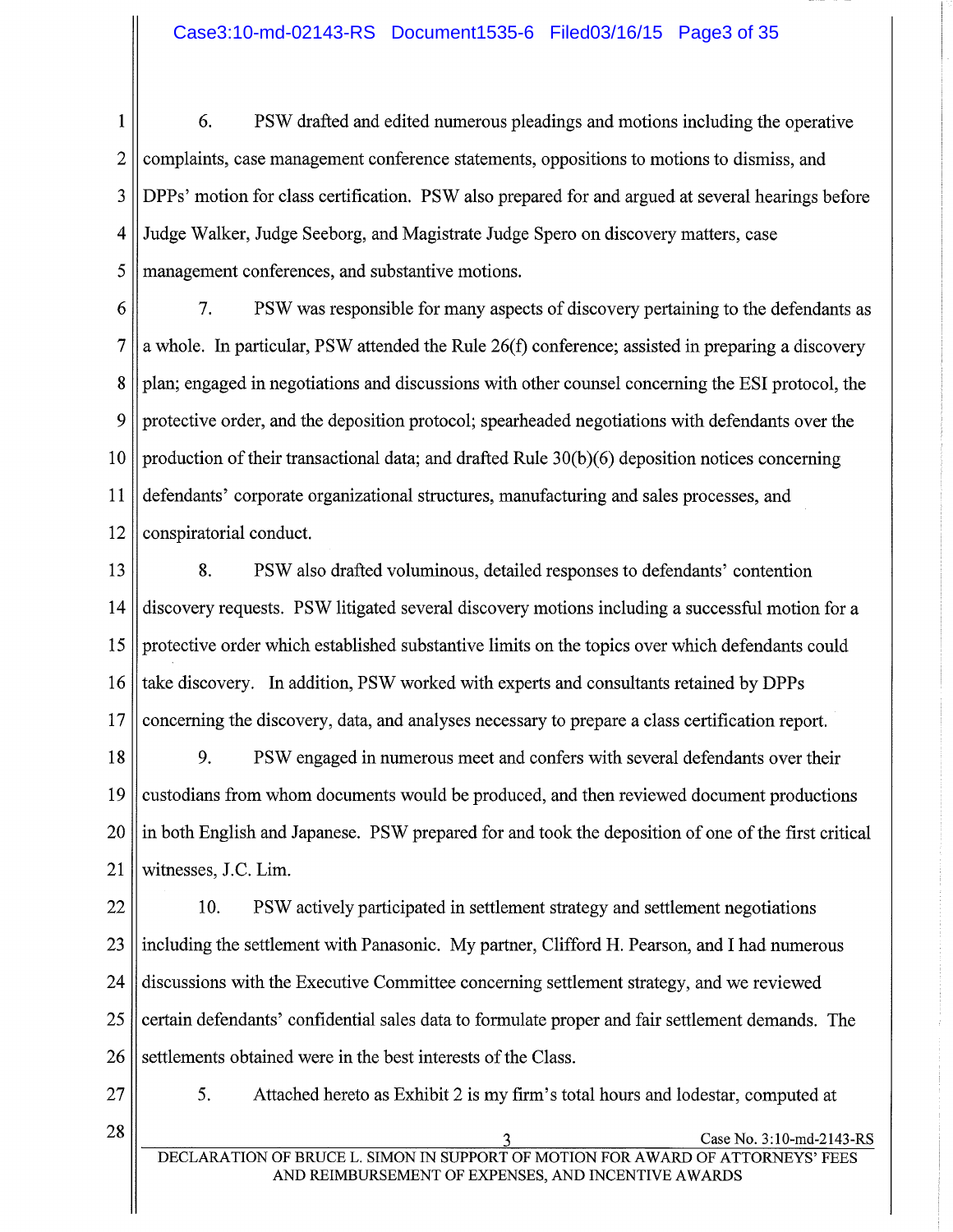$\mathbf{1}$ historical rates, for the period of May 7, 2010 through December 31, 2014. This period reflects  $\overline{2}$ the time spent after the appointment of the Executive Committee for the DPPs in this litigation. 3 The total number of hours spent by PSW during this period of time was 3465.70, with a  $\overline{4}$ corresponding lodestar of \$1,683,787.00. This summary was prepared from contemporaneous, 5 daily time records regularly prepared and maintained by my firm. The lodestar amount reflected in Exhibit 2 is for work assigned by the Chairman of the Executive Committee, and was performed 6 7 by professional staff at my law firm for the benefit of the Class.

8 6. The hourly rates for the attorneys and professional support staff in my firm 9 included in Exhibit 2 are the usual and customary hourly rates charged by PSW.

 $10$  $7<sub>1</sub>$ My firm has expended a total of \$4,660.73 in unreimbursed costs and expenses in 11 connection with the prosecution of this litigation. These costs and expenses are broken down in 12 the chart attached hereto as Exhibit 3. They were incurred on behalf of DPPs by my firm on a contingent basis, and have not been reimbursed. The expenses incurred in this action are reflected 13 14 on the books and records of my firm. These books and records are prepared from expense 15 vouchers, check records and other source materials and represent an accurate recordation of the 16 expenses incurred.

 $17$ 8. PSW also paid a total of \$100,000 in unreimbursed assessments for the joint 18 prosecution of the litigation against the defendants. Including these assessments and those 19 expenses identified above, PSW's unreimbursed costs and expenses incurred in connection with the prosecution of this litigation total \$104,660.73. 20

9.  $21$ I have reviewed the time and expenses reported by my firm in this case which are 22 included in this declaration, and I affirm that they are true and accurate.

23 I declare under penalty of perjury under the laws of the United States of America that the 24 foregoing is true and correct. Executed on this 25th day of February, 2015 at San Francisco, California. 25

26

27

28

Bruce L. Simon

Case No. 3:10-md-2143-RS

DECLARATION OF BRUCE L. SIMON IN SUPPORT OF MOTION FOR AWARD OF ATTORNEYS' FEES AND REIMBURSEMENT OF EXPENSES, AND INCENTIVE AWARDS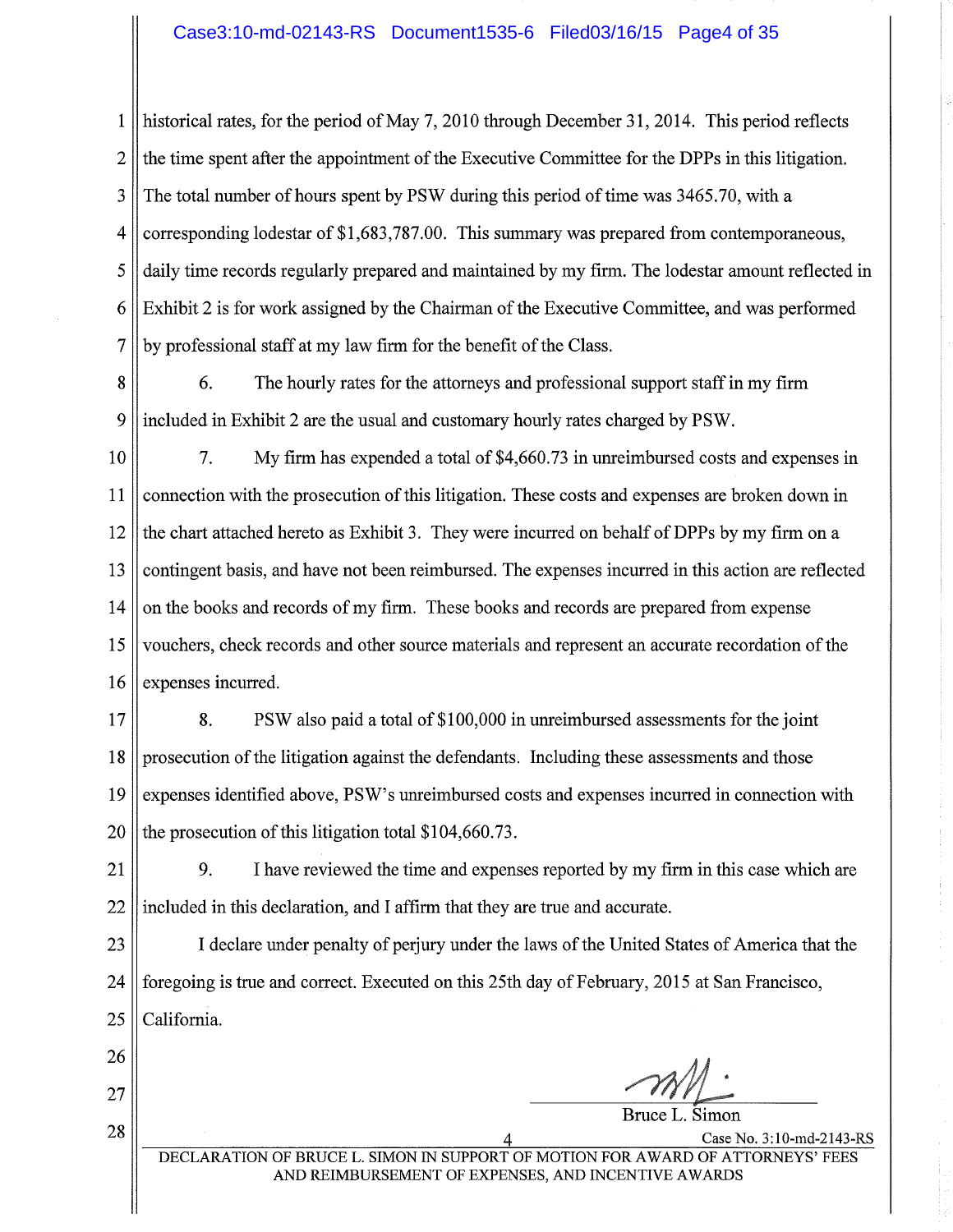Case3:10-md-02143-RS Document1535-6 Filed03/16/15 Page5 of 35

### **EXHIBIT 1**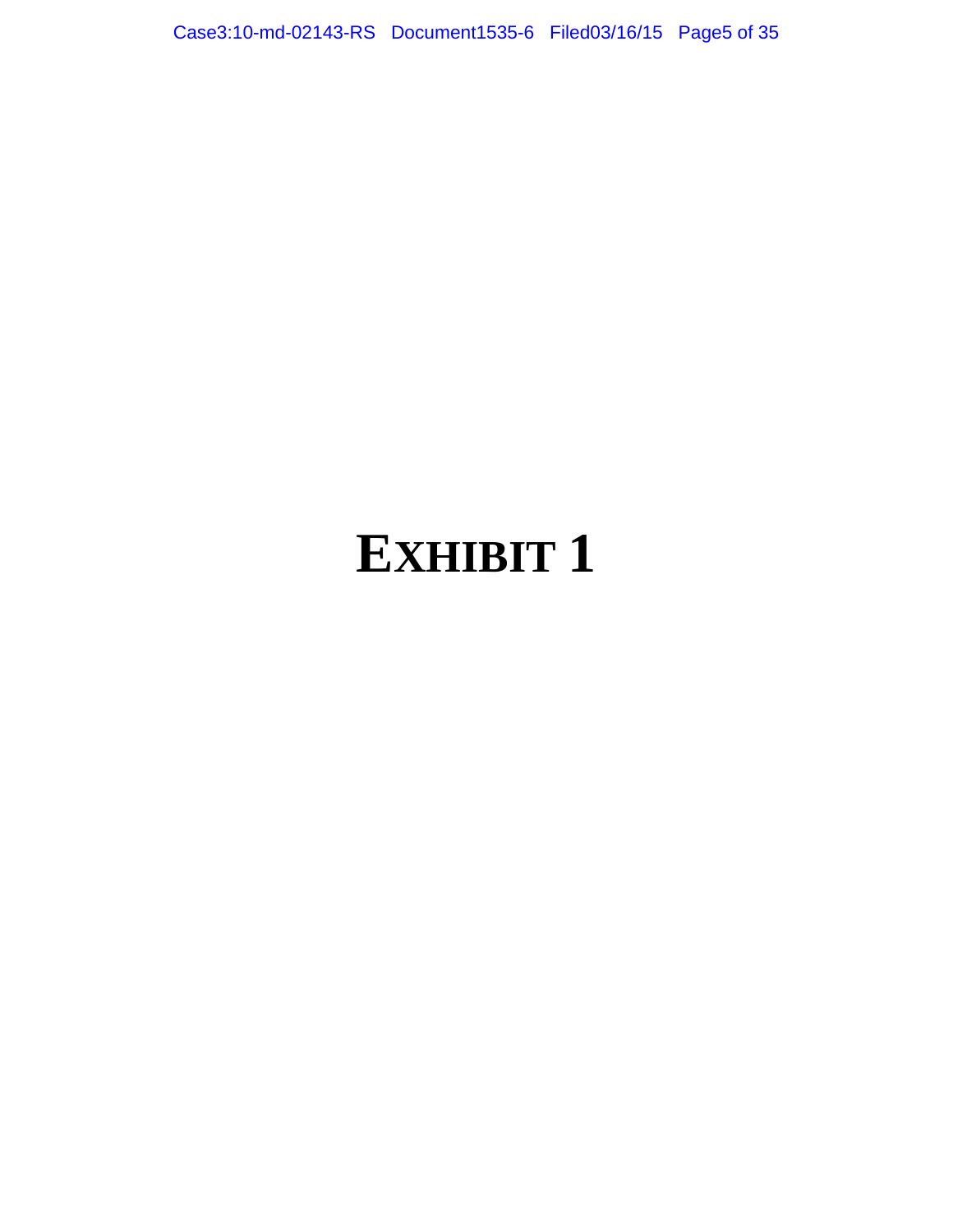

### PEARSON | SIMON · WARSHAW LLP

LOS ANGELES OFFICE 15165 VENTURA BOULEVARD, SUITE 400 SHERMAN OAKS, CALIFORNIA 91403 TEL (818) 788-8300 FAX (818) 788-8104 [WWW.PSWLAW.COM](http://www.psswplaw.com/)

SAN FRANCISCO OFFICE 44 MONTGOMERY STREET, SUITE 2450 SAN FRANCISCO, CALIFORNIA 94104 TEL (415) 433-9000 FAX (415) 433-9008 [WWW.PSWLAW.COM](http://www.psswplaw.com/)

Pearson, Simon & Warshaw, LLP ("PSW") is an AV-rated civil litigation firm with offices in Los Angeles and San Francisco. The firm specializes in complex litigation, including state coordination cases and federal multidistrict litigation. Its attorneys have extensive experience in antitrust, securities, consumer protection, and unlawful employment practices. The firm handles both national and multi-national class actions that present cutting edge issues in both substantive and procedural areas. PSW attorneys understand how to litigate difficult and large cases in an efficient and cost effective manner, and they have used these skills to obtain outstanding results for their clients, both through trial and negotiated settlement. They are recognized in their field for excellence and integrity, and are committed to seeking justice for their clients.

#### **CASE PROFILES**

PSW attorneys currently hold, or have held, a leadership role in the following representative cases:

- *In re Keurig Green Mountain Single-Serving Coffee Antitrust Litigation*, Southern District of New York, MDL No. 2542. In June 2014, Judge Vernon S. Broderick appointed PSW to serve as interim co-lead counsel on behalf of indirect purchaser plaintiffs in this multidistrict class action litigation. The case arises from the alleged unlawful monopolization of the United States market for single-server coffee packs by Keurig Green Mountain, Inc. Keurig's alleged anticompetitive conduct includes acquiring competitors, entering into exclusionary agreements with suppliers and distributors to prevent competitors from entering the market, engaging in sham patent infringement litigation, and redesigning the single-serve coffee pack products in the next version of its brewing system to lock out competitors' products.
- *In re Credit Default Swaps Antitrust Litigation*, Southern District of New York, MDL No. 2476. PSW attorneys represents the Los Angeles County Employee Retirement Association ("LACERA") in a class action on behalf of all purchasers and sellers of Credit Default Swaps ("CDS") against thirteen of the world's largest banks. The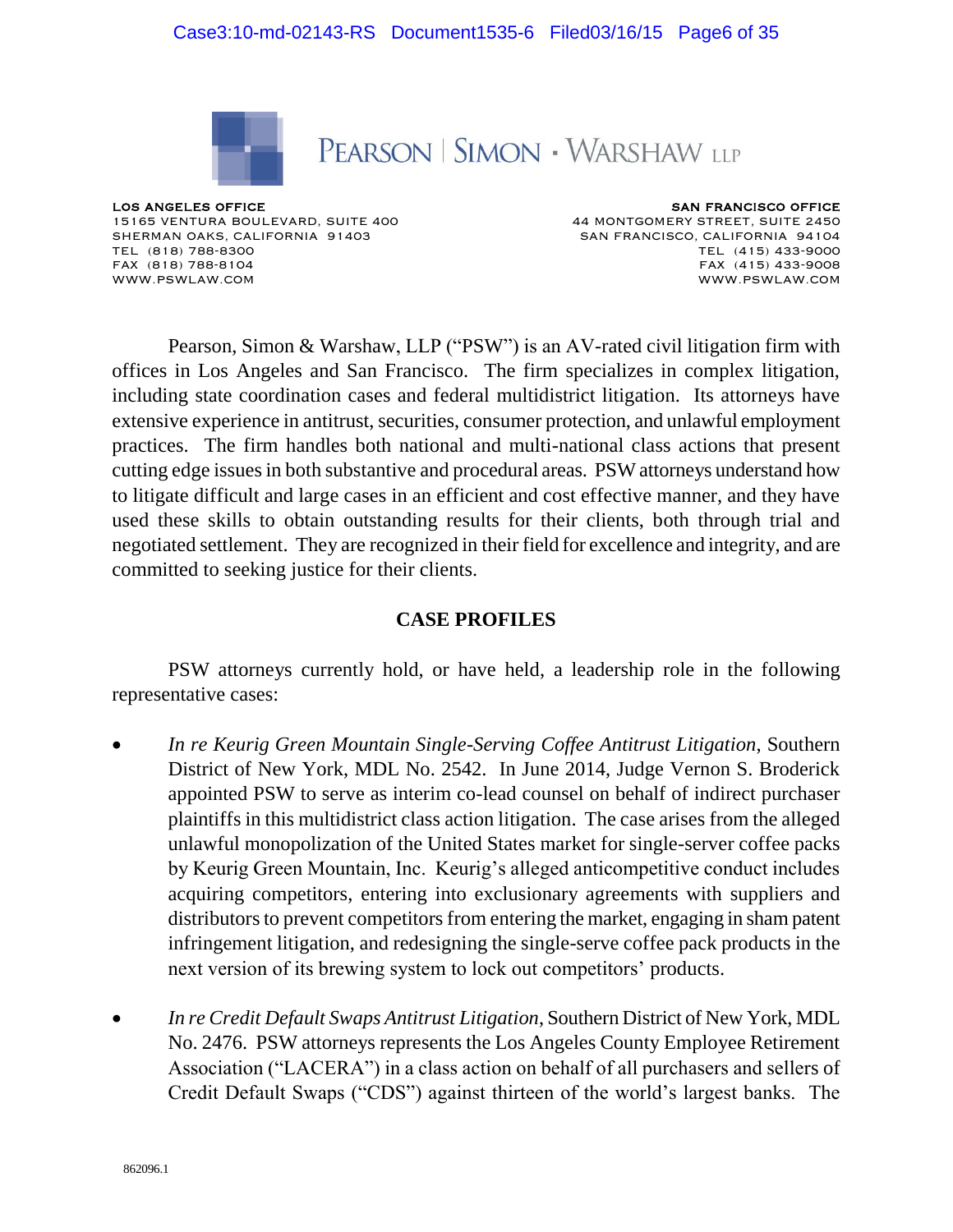lawsuit alleges that the banks along with other defendants who control the market infrastructure for CDS trading have conspired for years to restrain the efficient trading of CDS, thereby inflating the cost to trade CDS. The alleged antitrust conspiracy has resulted in economic harm in the tens of billions of dollars to institutional investors such as pension funds, mutual funds, and insurance companies who use CDS to hedge credit risks on their fixed income portfolios. The action has been consolidated with nine other class action lawsuits that are assigned to the Honorable Denise Cote of the Southern District of New York. On December 13, 2013, Judge Cote appointed Pearson Simon as Co-Lead Counsel for the plaintiff class and its client, LACERA as lead plaintiff for the class.

- *In re Lithium Ion Batteries Antitrust Litigation,* Northern District of California, MDL No. 2420. PSW attorneys currently serve as interim co-lead counsel for direct purchaser plaintiffs in this multidistrict class action litigation arising from the pricefixing of lithium ion batteries. The case involves allegations of collusive activity by a cartel made up of the world's largest manufacturers of lithium ion batteries, which are used in everything from cellular phones to cameras, laptops and tablet computers. PSW filed one of the earliest cases on behalf of the direct purchasers and successfully argued before the Joint Panel on Multidistrict Litigation ("JPML") for consolidation of the cases in the Northern District of California. PSW, along with its co-counsel, organized a leadership structure of three firms, winning appointment by Judge Gonzalez Rogers as co-lead counsel for the putative class of direct purchasers on May 17, 2013.
- *In re TFT-LCD (Flat Panel) Antitrust Litigation*, Northern District of California, MDL No. 1827. PSW partner Bruce L. Simon served as co-lead counsel for the direct purchaser plaintiffs in *In re TFT-LCD (Flat Panel) Antitrust Litigation*, a multidistrict litigation arising from the price-fixing of thin film transistor liquid crystal display panels. Worldwide, the TFT-LCD industry is a multi-billion dollar industry, and many believe that this proceeding was one of the largest price-fixing cases in the United States. Over \$405 million in settlements had already been approved before trial. Mr. Simon served as co-lead trial counsel, successfully marshaled numerous witnesses, and presented the opening argument. On July 3, 2012, PSW obtained a jury verdict of \$87 million before trebling against the sole remaining defendant in the case, Toshiba Corporation and its related entities. PSW later settled with Toshiba and AU Optronics to bring the total to \$473 million in settlements. In 2013, California Lawyer Magazine awarded Mr. Simon a California Lawyer of the Year Award for his work in the *TFT-LCD case.*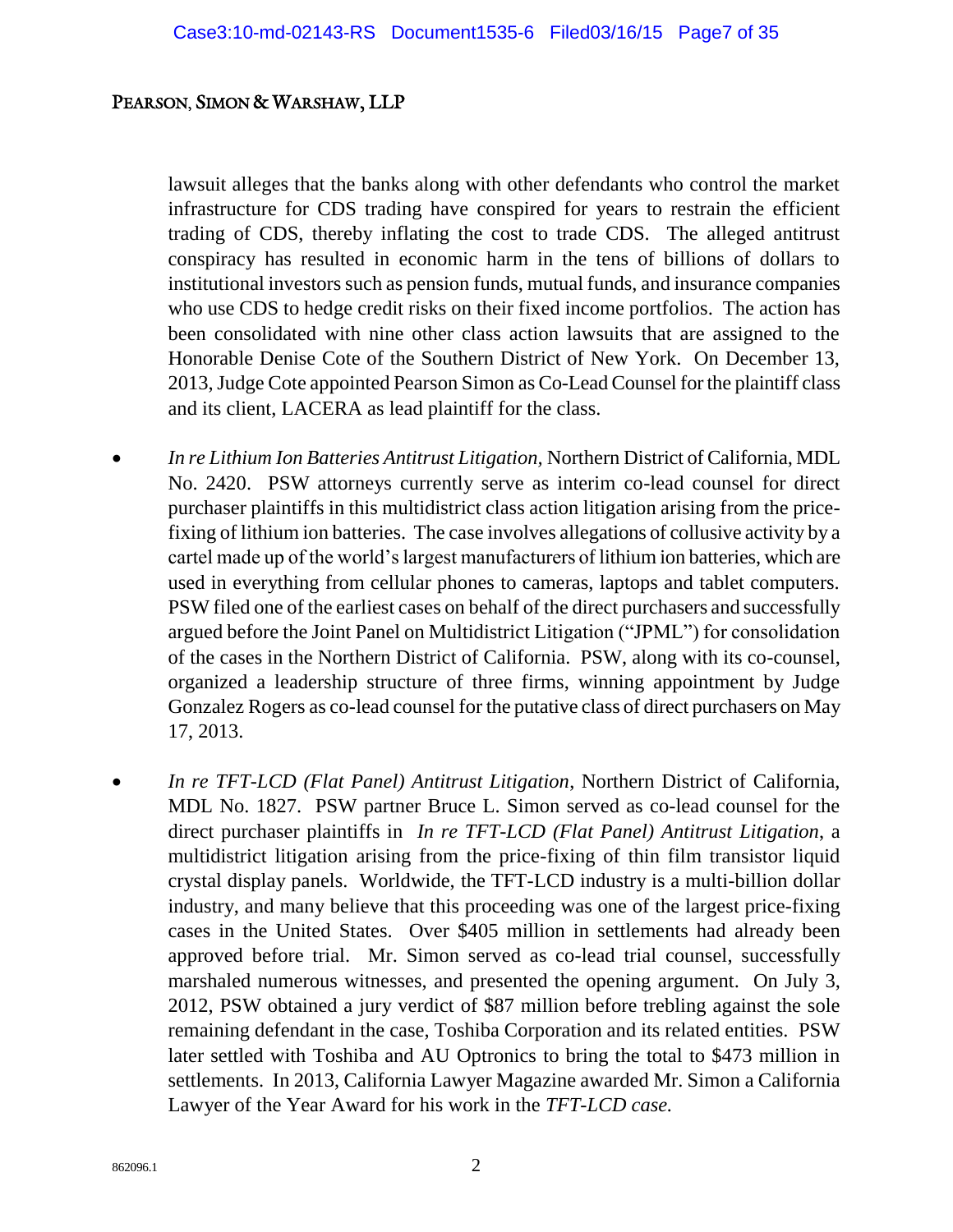- *In re Potash Antitrust Litigation (No. II)*, Northern District of Illinois, MDL No. 1996. PSW partner Bruce L. Simon served as interim co-lead counsel for the plaintiffs in this multidistrict litigation arising from the price-fixing of potash sold in the United States. After defeating a motion to dismiss, Defendants appealed, and Mr. Simon argued before an *en banc* panel of the Seventh Circuit Court of Appeals. In an 8-0 decision, the *en banc* panel reversed the first panel decision and affirmed the denial of Defendants' motion to dismiss. *Minn-Chem, Inc. v. Agrium Inc*., 683 F. 3d 845 (7th Cir. 2012). On June 12, 2012, the Court approved a \$90 million class settlement on behalf of direct purchaser plaintiffs.
- *In Re: Warner Music Group Corp. Digital Downloads Litigation*, Northern District of California, Case No. 12-cv-00559. PSW attorneys currently serve as interim co-lead counsel, with partner Bruce L. Simon serving as chairman of a five-firm executive committee, in this putative nationwide class action on behalf of recording artists and producers who allege that they have been systematically underpaid royalties by the record company Warner Music Group.
- *In re Carrier IQ Consumer Privacy Litigation*, Northern District of California, MDL No. 2330. PSW attorneys currently serve as interim co-lead counsel in this putative nationwide class action on behalf of consumers who allege privacy violations arising from software installed on their mobile devices that was logging text messages and other sensitive information.
- *In re Dynamic Random Access Memory (DRAM) Antitrust Litigation,* Northern District of California, MDL No. 1486. PSW partner Bruce L. Simon served as cochair of discovery and as a member of the trial preparation team in this multidistrict litigation arising from the price-fixing of DRAM, a form of computer memory. Mr. Simon was responsible for supervising and coordinating the review of almost a terabyte of electronic documents, setting and taking depositions, establishing and implementing protocols for cooperation between the direct and indirect plaintiffs as well as the Department of Justice, presenting oral arguments on discovery matters, working with defendants on evidentiary issues in preparation for trial, and preparation of a comprehensive pretrial statement. Shortly before the scheduled trial, class counsel reached settlements with the last remaining defendants, bringing the total value of the class settlements to over \$325 million.
- *In re Methionine Antitrust Litigation*, Northern District of California, MDL No. 1311. PSW partner Bruce L. Simon served as co-lead counsel in this nationwide antitrust class action involving a conspiracy to fix prices of, and allocate the markets for, methionine. Mr. Simon was personally responsible for many of the discovery aspects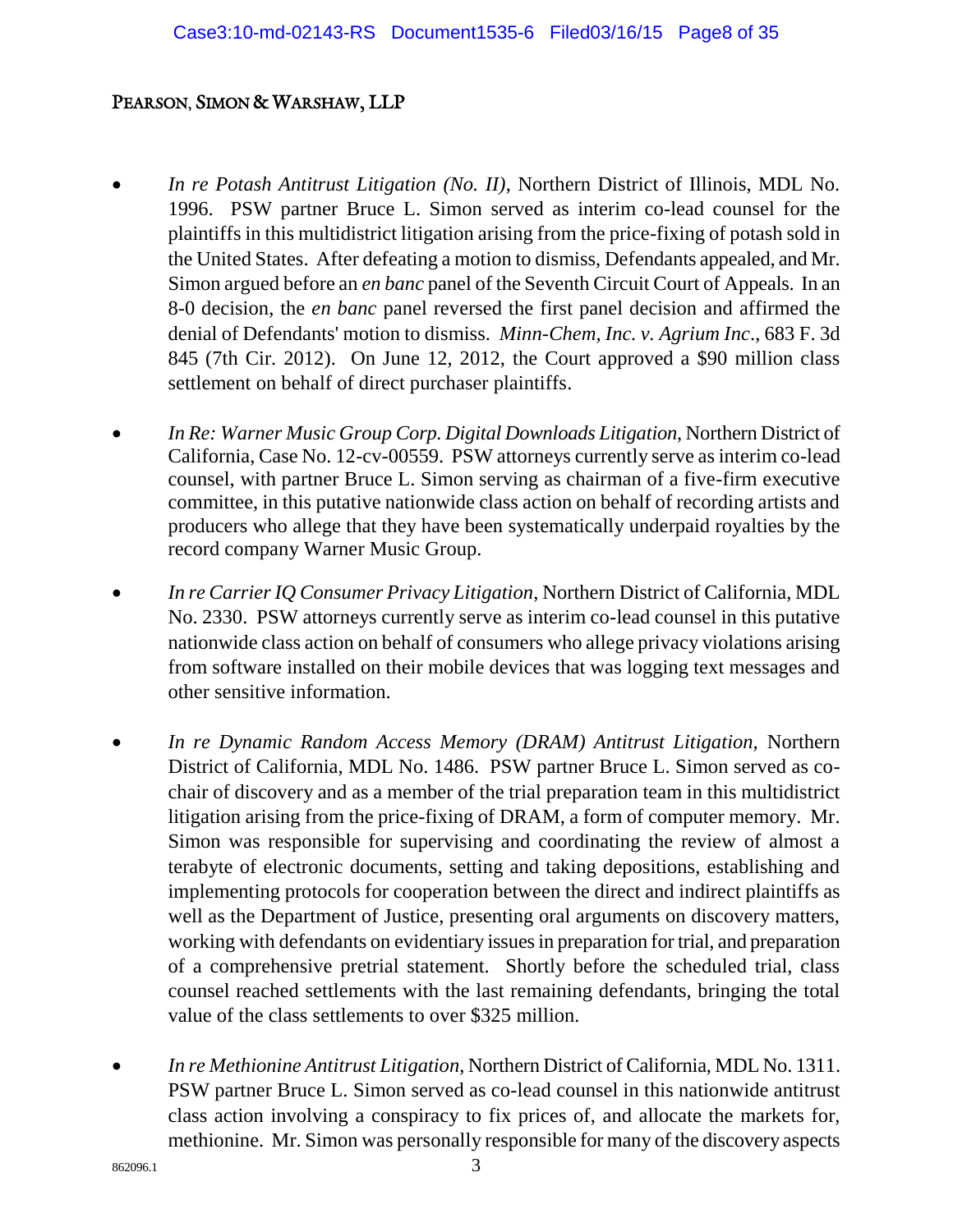of the case including electronic document productions, coordination of document review teams, and depositions. Mr. Simon argued pretrial motions, prepared experts, and assisted in the preparation of most pleadings presented to the Court. This action resulted in over \$100 million in settlement recovery for the Class.

- *In re Sodium Gluconate Antitrust Litigation*, Northern District of California, MDL No. 1226. PSW partner Bruce L. Simon served as class counsel in this consolidated antitrust class action arising from the price-fixing of sodium gluconate. Mr. Simon was selected by Judge Claudia Wilken to serve as lead counsel amongst many other candidates for that position, and successfully led the case to class certification and settlement.
- *In re Citric Acid Antitrust Litigation*, Northern District of California, MDL No. 1092. PSW partner Bruce L. Simon served as class counsel in antitrust class actions against Archer-Daniels Midland Co. and others for their conspiracy to fix the prices of citric acid, a food additive product. Mr. Simon was one of the principal attorneys involved in discovery in this matter. This proceeding resulted in over \$80 million settlements for the direct purchasers.
- *Olson v. Volkswagen of America, Inc.*, Central District of California, Case No. CV07- 05334. PSW attorneys brought this class action lawsuit against Volkswagen alleging that the service manual incorrectly stated the inspection and replacement intervals for timing belts on Audi and Volkswagen branded vehicles equipped with a 1.8 liter turbo-charged engine. This case resulted in a nationwide class settlement.
- *Swain et al. v. Eel River Sawmills, Inc. et al.*, California Superior Court, DR-01-0216. George S. Trevor and Bruce L. Simon served as lead trial counsel for a class of former employees of a timber company whose retirement plan was lost through management's investment of plan assets in an Employee Stock Ownership Plan. Mr. Trevor and Mr. Simon negotiated a substantial settlement on the eve of trial resulting in a recovery of approximately 40% to 50% of plaintiffs' damages after attorneys' fees and costs.
- *In re Digital Microwave Securities Litigation*, Northern District of California, C-90- 20241. George S. Trevor was one of the principal attorneys for a plaintiff class alleging fraud in the financial reporting of a public company. Defendants included the accounting firm Arthur Andersen. Mr. Trevor negotiated a settlement of nearly \$20 million, despite the absence of any director's and officer's liability insurance.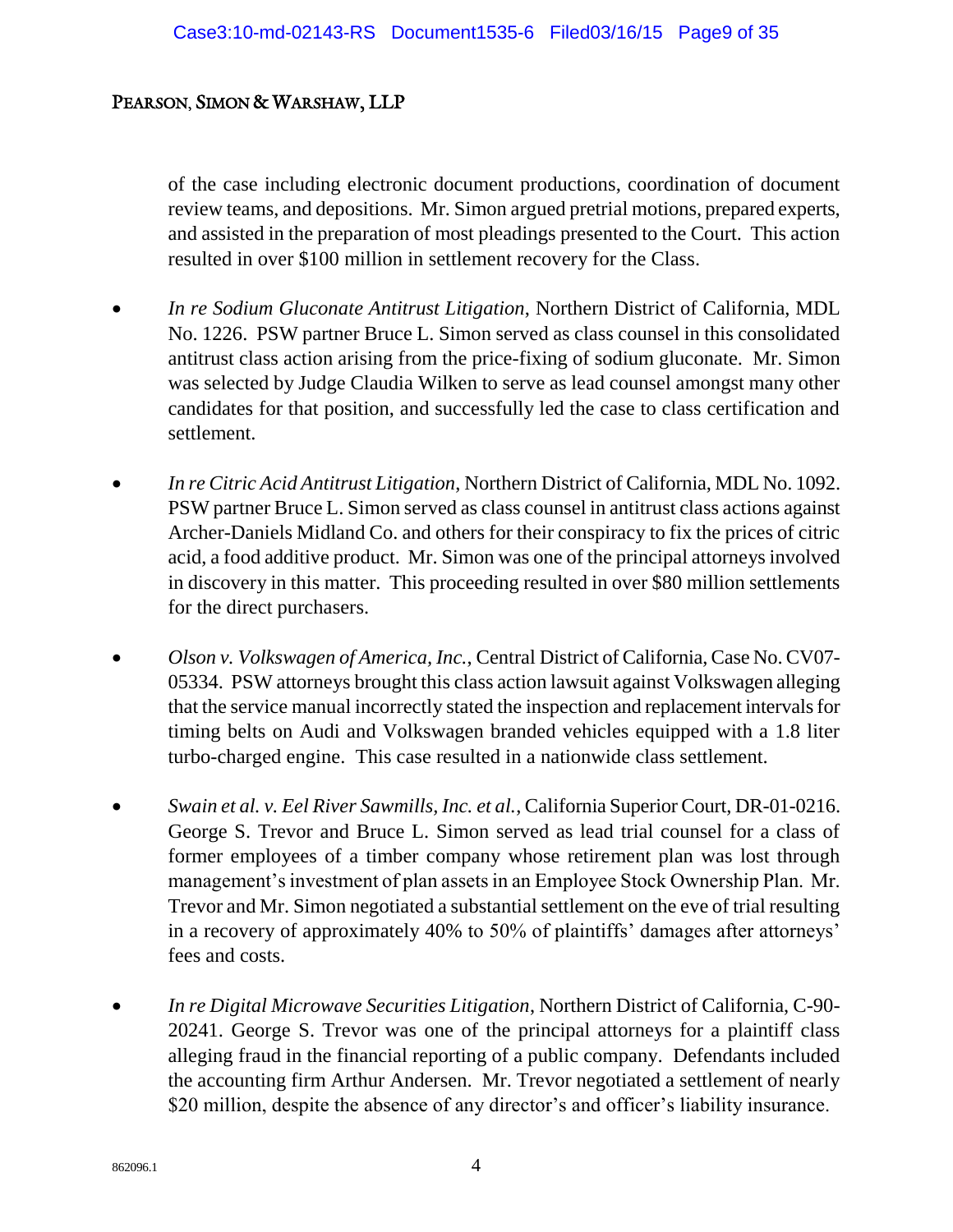- *In re Hawaiian and Guamanian Cabotage Antitrust Litigation,* Western District of Washington, MDL No. 1972. PSW partner Bruce L. Simon served as interim co-lead counsel for the plaintiffs in this multidistrict litigation arising from violations of the federal antitrust laws with respect to domestic ocean shipping services between the continental United States and Hawaii and/or between the continental United States and the Territory of Guam.
- *In re Homestore Litigation*, Central District of California, Master File No. 01-11115. PSW attorneys served as liaison counsel and class counsel for plaintiff CalSTRS in this securities class action. The case resulted in over \$100 million in settlements to the Class.
- *In re MP3.Com, Inc., Securities Litigation*, Southern District of California, Master File No. 00-CV-1873. PSW attorneys served as defense counsel in this class action involving alleged securities violations under Rule 10b-5.
- *In re Ivan F. Boesky Securities Litigation*, Southern District of New York, MDL No. 732. George S. Trevor, while at the firm of Gold & Bennett, was one of the principal attorneys representing a class of former shareholders of the Pacific Lumber Company. The case was consolidated with numerous other shareholder class actions before the Honorable Milton Pollack. Mr. Trevor personally took numerous depositions and examined Michael Milken pursuant to Mr. Milken's settlement agreement with the Pacific Lumber class. He was also part of the trial team in New York when the case settled the evening before trial. The resulting settlement of \$144 million was estimated to be the fourth largest securities litigation settlement at the time.
- *In re Automotive Refinishing Paint Cases*, Alameda County Superior Court, Judicial Council Coordination Proceeding No. 4199. PSW attorneys served as class counsel with other law firms in this coordinated antitrust class action alleging a conspiracy by defendants to fix the price of automotive refinishing products.
- *In re Beer Antitrust Litigation*, Northern District of California, Case No. 97-20644 SW. PSW partner Bruce L. Simon served as primary counsel in this antitrust class action brought on behalf of independent micro-breweries against Anheuser-Busch, Inc., for its attempt to monopolize the beer industry in the United States by denying access to distribution channels.
- *In re Commercial Tissue Products Public Entity Indirect Purchaser Antitrust Litigation*, San Francisco Superior Court, Judicial Counsel Coordination Proceeding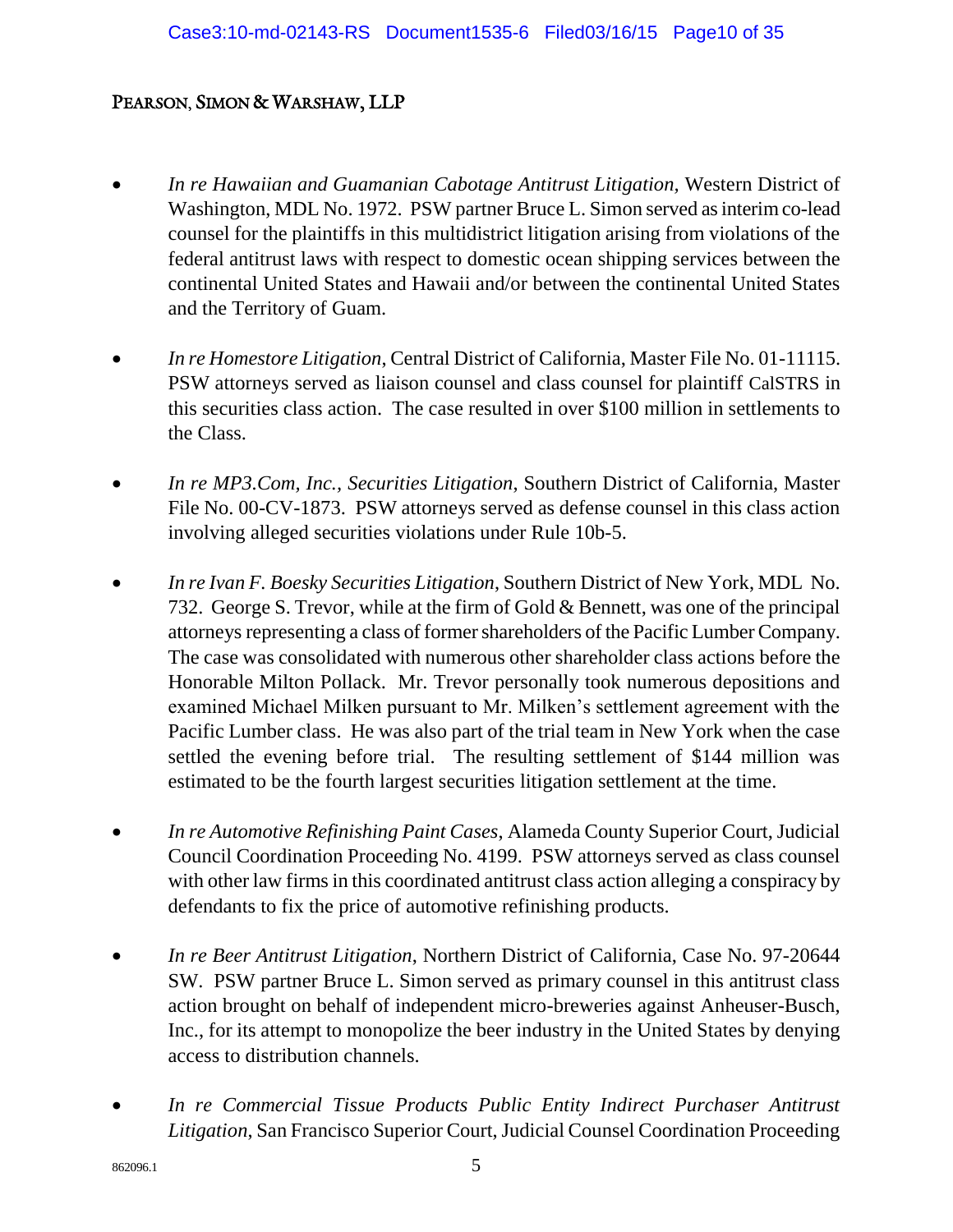No. 4027. PSW partner Bruce L. Simon served as co-lead counsel for the public entity purchaser class in this antitrust action arising from the price-fixing of commercial sanitary paper products.

- *Hart v. Central Sprinkler Corporation*, Los Angeles County Superior Court, Case No. BC176727. PSW attorneys served as class counsel in this consumer class action arising from the sale of nine million defective fire sprinkler heads. This case resulted in a nationwide class settlement valued at approximately \$37.5 million.
- *Rueda v. Schlumberger Resources Management Services, Inc*., Los Angeles County Superior Court, Case No. BC235471. PSW attorneys served as class counsel with other law firms representing customers of the Los Angeles Department of Water & Power ("LADWP") who had lead leaching water meters installed on their properties. The Court granted final approval of the settlement whereby defendant would pay \$1.5 million to a *cy pre*s fund to benefit the Class and to make grants to LADWP to assist in implementing a replacement program to the effected water meters.
- *In re Louisiana-Pacific Corp. Inner-Seal OSB Trade Practices Litigation,* Northern District of California, MDL No. 1114. PSW partner Bruce L. Simon worked on this nationwide product defect class action brought under the Lanham Act. The proposed class was certified, and a class settlement was finally approved by Chief Judge Vaughn Walker.
- *In re iPod nano Cases*, Los Angeles County Superior Court, Judicial Counsel Coordination Proceeding No. 4469. PSW attorneys were appointed co-lead counsel for this class action brought on behalf of California consumers who own defective iPod nanos. The case resulted in a favorable settlement.
- *Unity Entertainment Corp. v. MP3.Com*, Central District of California, Case No. 00- 11868. PSW attorneys served as defense counsel in this class action alleging copyright infringement.
- *Vallier v. Jet Propulsion Laboratory*, Central District of California, Case No. CV97- 1171. PSW attorneys served as lead counsel in this toxic tort action involving 50 cancer victims and their families.
- *Nguyen v. First USA N.A.,* Los Angeles County Superior Court, Case No. BC222846. PSW attorneys served as class counsel on behalf of approximately four million First USA credit card holders whose information was sold to third party vendors without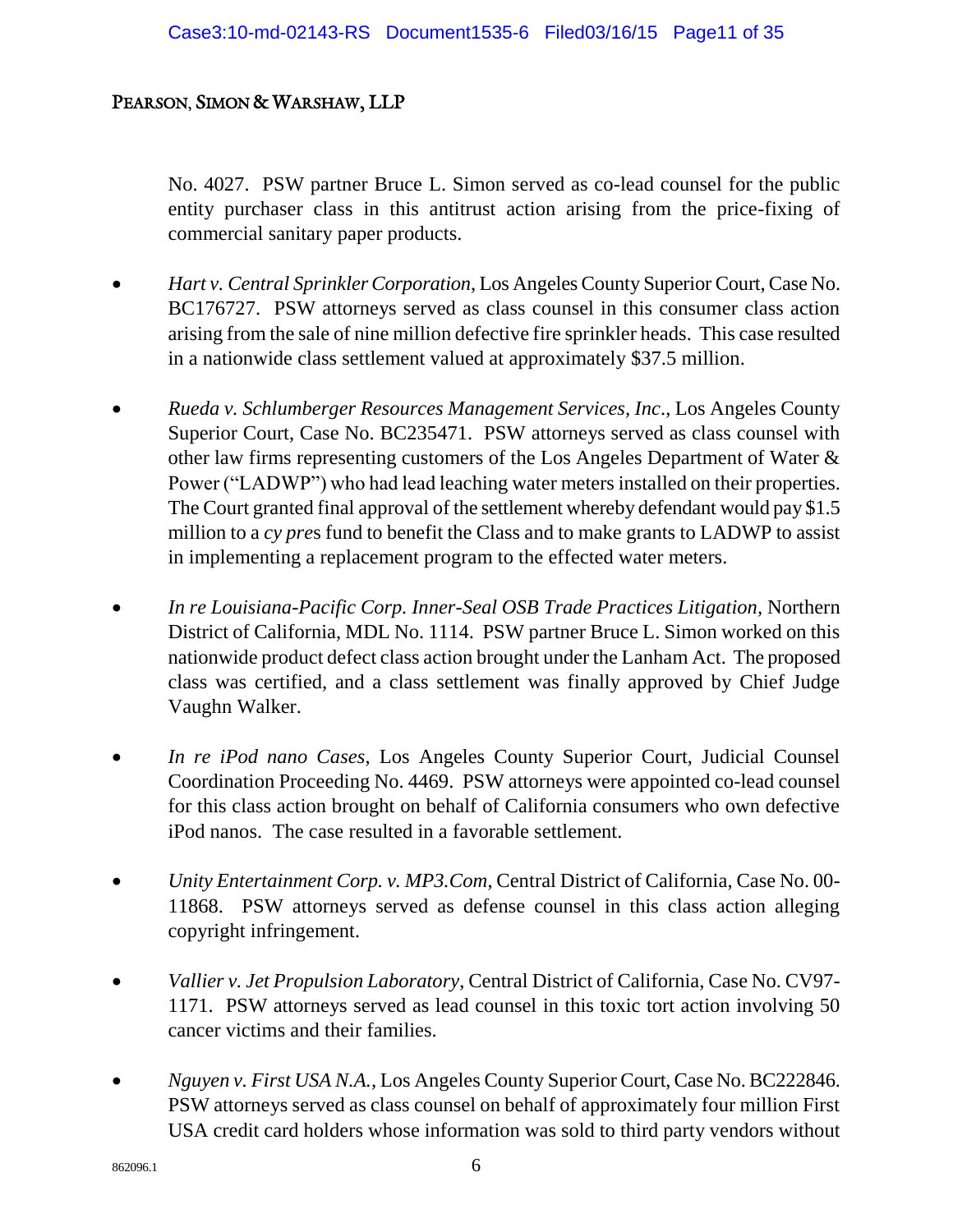their consent. This case ultimately settled for an extremely valuable permanent injunction plus disgorgement of profits to worthy charities.

- *Morales v. Associates First Financial Capital Corporation*, San Francisco Superior Court, Judicial Council Coordination Proceeding No. 4197. PSW attorneys served as class counsel in this case arising from the wrongful sale of credit insurance in connection with personal and real estate-secured loans. This case resulted in an extraordinary \$240 million recovery for the Class.
- *In re AEFA Overtime Cases*, Los Angeles County Superior Court, Judicial Council Coordination Proceeding No. 4321. PSW attorneys served as class counsel in this overtime class action on behalf of American Express Financial Advisors, which resulted in an outstanding classwide settlement.
- *Khan v. Denny's Holdings, Inc*., Los Angeles County Superior Court, Case No. BC177254. PSW attorneys settled a class action lawsuit against Denny's for nonpayment of overtime wages to its managers and general managers.
- *Kosnik v. Carrows Restaurants, Inc*., Los Angeles County Superior Court, Case No. BC219809. PSW attorneys settled a class action lawsuit against Carrows Restaurants for non-payment of overtime wages to its assistant managers and managers.
- *Castillo v. Pizza Hut, Inc.,* Los Angeles County Superior Court, Case No. BC318765. PSW attorneys served as lead class counsel in this California class action brought by delivery drivers who claimed they were not adequately compensated for use of their personally owned vehicles. This case resulted in a statewide class settlement.
- *Baker v. Charles Schwab & Co., Inc.,* Los Angeles County Superior Court, Case No. BC286131. PSW attorneys served as class counsel for investors who were charged a fee for transferring out assets between June 1, 2002 and May 31, 2003. This case resulted in a nationwide class settlement.
- *Eallonardo v. Metro-Goldwyn-Mayer, Inc.,* Los Angeles County Superior Court, Case No. BC286950. PSW attorneys served as class counsel on behalf a nationwide class of consumers who purchased DVDs manufactured by defendants. Plaintiffs alleged that defendants engaged in false and misleading advertising relating to the sale of its DVDs. This case resulted in a nationwide class settlement.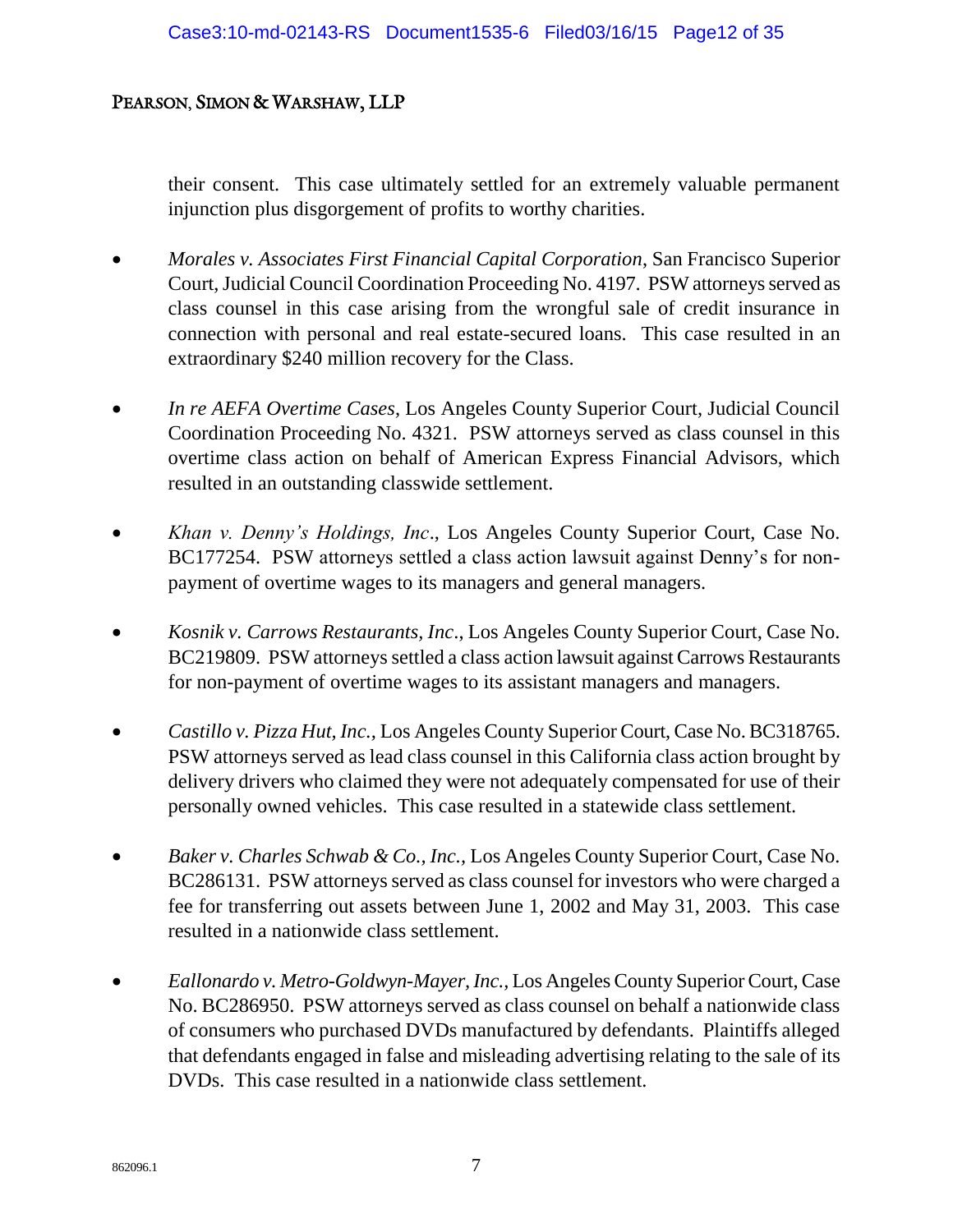- *Gaeta v. Centinela Feed, Inc.,* Los Angeles County Superior Court, Case No. BC342524. PSW attorneys served as defense counsel in this class action involving alleged failures to pay wages, overtime, employee expenses, waiting time penalties, and failure to provide meal and rest periods and to furnish timely and accurate wage statements.
- *Leiber v. Consumer Empowerment Bv A/K/A Fasttrack,* Central District of California, Case No. CV 01-09923. PSW attorneys served as defense counsel in this class action involving copyrighted music that was made available through a computer file sharing service without the publishers' permission.
- *Higgs v. SUSA California, Inc.,* Los Angeles County Superior Court Case No. BC372745. PSW attorneys are serving as co-lead class counsel representing California consumers who entered into rental agreements for the use of self-storage facilities owned by defendants. In this certified class action, plaintiffs allege that defendants wrongfully denied access to the self-storage facility and/or charged excessive pre-foreclosure fees.
- *Fournier v. Lockheed Litigation*, Los Angeles County Superior Court. PSW attorneys served as counsel for 1,350 residents living at or near the Skunks-Works Facility in Burbank. The case resolved with a substantial confidential settlement for plaintiffs.
- *Nasseri v. CytoSport, Inc.,* Los Angeles County Superior Court, Case No. 439181. PSW attorneys are serving as class counsel on behalf of a nationwide class of consumers who purchase CytoSport's popular protein powders, ready to drink protein beverages, and other "supplement" products. Plaintiffs allege that these supplements contain excessive amounts of lead, cadmium and arsenic in amounts that exceed Proposition 65 and negate CytoSport's health claims regarding the products.
- *James v. UMG Recordings, Inc.*, Northern District of California, Case No. 11-cv-01613. PSW partner Daniel L. Warshaw currently serves as interim co-lead counsel in this putative nationwide class action on behalf of recording artists and producers who allege that they have been systematically underpaid royalties by the record company UMG.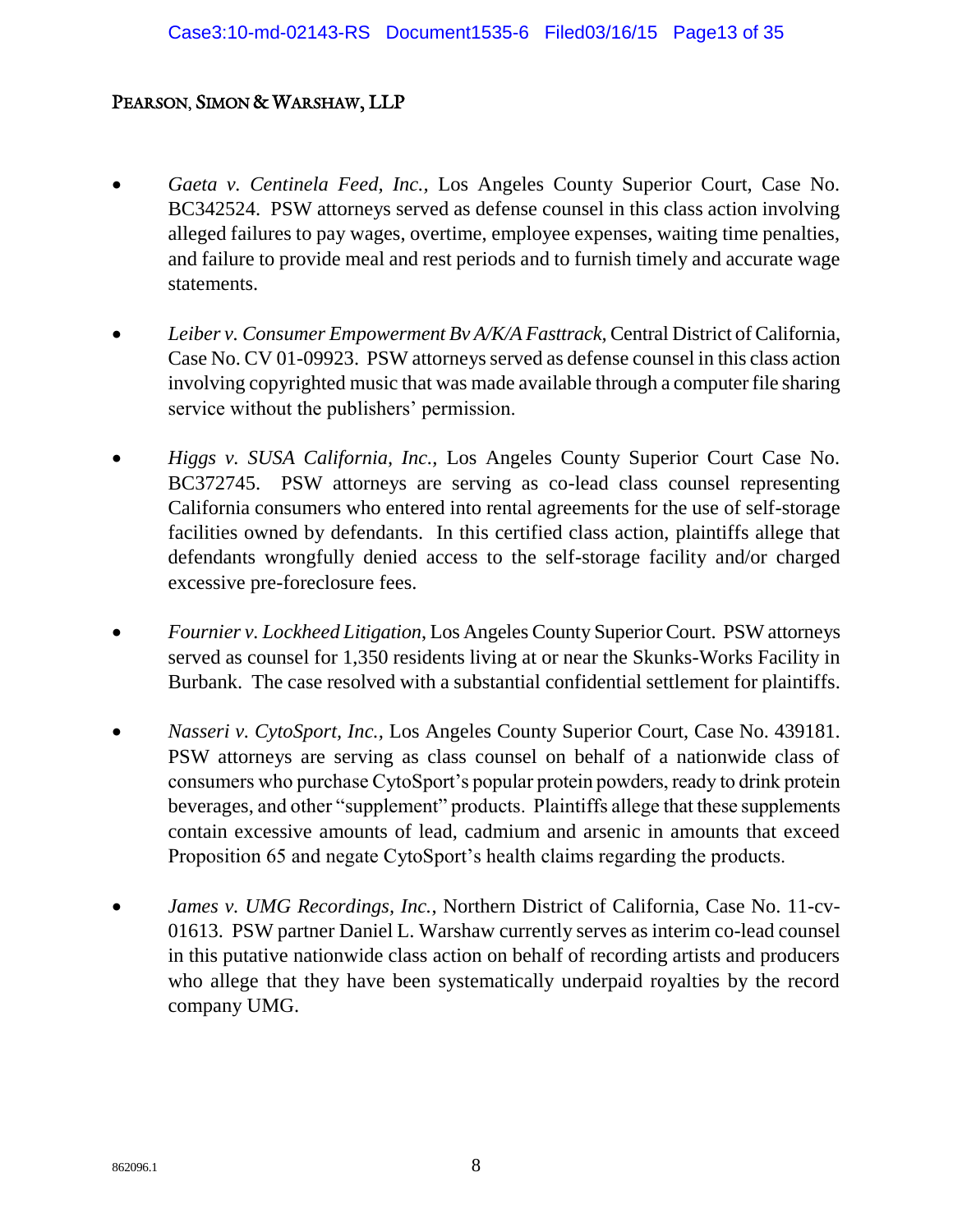#### **ATTORNEY PROFILES**

#### **PARTNERS**

#### **CLIFFORD H. PEARSON**

Clifford H. Pearson is a civil litigator and business lawyer focusing on complex litigation, class actions and business law. In 2013, Mr. Pearson was named by the *Daily Journal* as one of the Top 100 lawyers in California. He was instrumental in negotiating settlements that totaled \$473 million in *In re TFT-LCD (Flat Panel) Antitrust Litigation*, an antitrust case in the Northern District of California that alleged a decade-long conspiracy to fix the prices of TFT-LCD panels, and over \$90 million in *In re Potash Antitrust Litigation*, an antitrust case in the Northern District of Illinois that alleged price fixing by Russian, Belarusian and North American producers of potash, a main ingredient used in fertilizer.

Before creating the firm in 2006, Mr. Pearson was a partner at one of the largest firms in the San Fernando Valley, where he worked for 22 years. There, he represented aggrieved individuals, investors and employees in a wide variety of contexts, including toxic torts, consumer protection and wage and hour cases. Over his 32-year career, Mr. Pearson has successfully negotiated substantial settlements on behalf of consumers, small businesses and companies. In recognition of his outstanding work on behalf of clients, Mr. Pearson has been regularly selected by his peers as a Super Lawyer (representing the top 5% of practicing lawyers in Southern California). He has also attained Martindale-Hubbell's highest rating (AV) for legal ability and ethical standards.

Mr. Pearson is an active member of the American Bar Association, Canadian Bar Association, Los Angeles County Bar Association, Consumer Attorneys of California, Consumer Attorneys Association of Los Angeles, Association of Business Trial Lawyers and a Practitioner of Foreign Law in British Columbia, Canada.

#### **Current Cases:**

- *In re Lithium Ion Batteries Antitrust Litigation* (N.D. Cal.)
- *In re Payment Card Interchange Fee and Merchant Discount Antitrust Litigation*   $(E.D.N.Y.)$
- *In re Credit Default Swaps Antitrust Litigation* (S.D.N.Y.)
- *In Re: Warner Music Group Corp. Digital Downloads Litigation* (N.D. Cal.)

#### **Education:**

- Whittier Law School, Los Angeles, California J.D. 1981
- University of Miami, Miami, Florida M.B.A. 1978
- Carleton University, Ontario, Canada B.A. 1976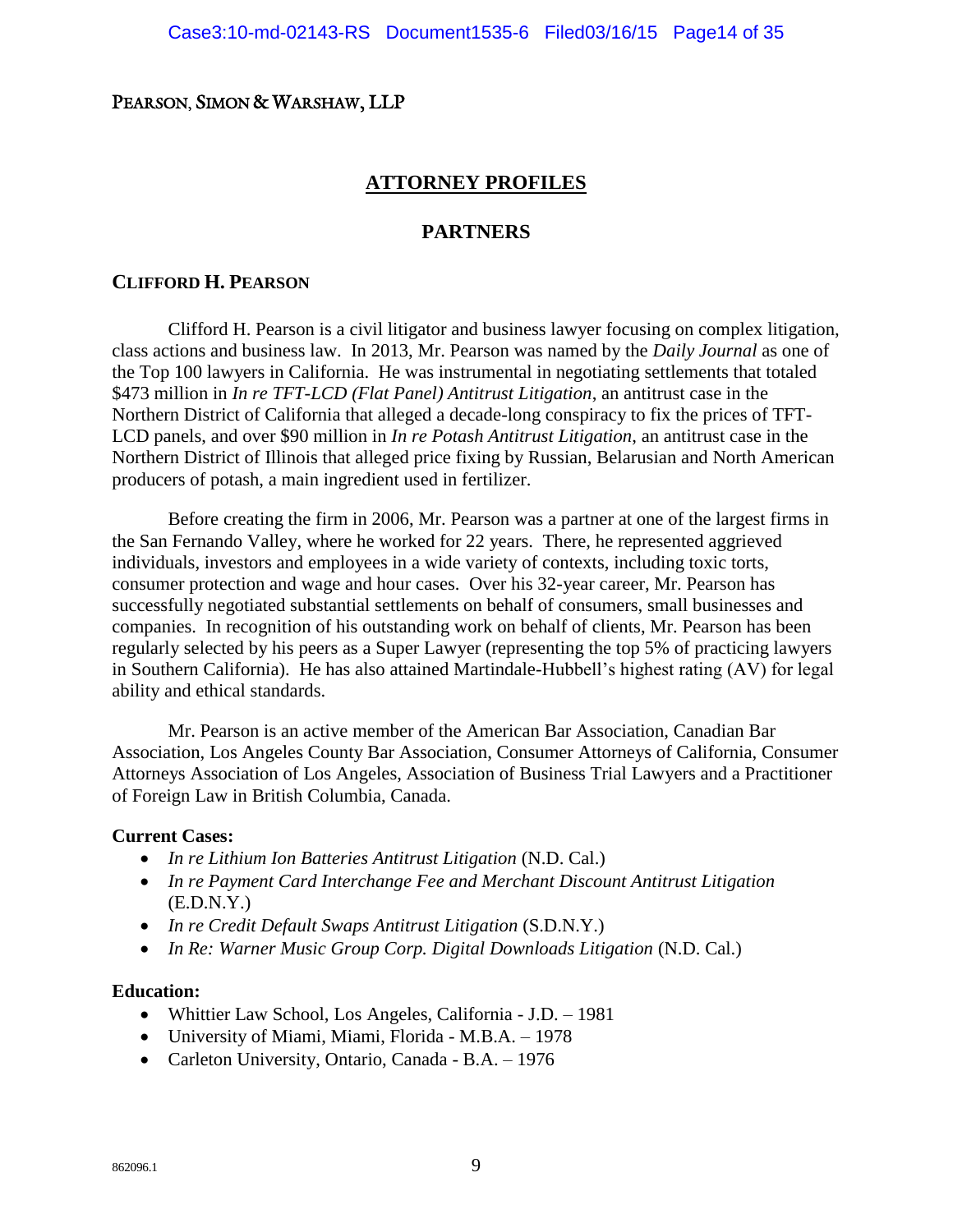#### **Bar Admissions:**

- California
- Ninth Circuit Court of Appeals
- U.S. District Court, Central District of California
- U.S. District Court, Eastern District of California
- U.S. District Court, Northern District of California
- U.S. District Court, Southern District of California

#### **Professional Associations and Memberships:**

- American Bar Association
- Association of Business Trial Lawyers
- Canadian Bar Association
- Consumer Attorneys Association of Los Angeles
- Consumer Attorneys of California
- Los Angeles County Bar Association

#### **BRUCE L. SIMON**

Bruce L. Simon has led Pearson, Simon & Warshaw, LLP to national prominence. Mr. Simon specializes in complex cases involving antitrust, consumer fraud and securities. He has served as lead counsel in many business cases with national and global impact.

In 2013, Mr. Simon was chosen as one of the Top 100 attorneys in California by the Daily Journal. He received a CLAY award from California Lawyer magazine as one of the attorneys of the year for his work in the *In re TFT-LCD (Flat Panel) Antitrust Litigation* trial and settlements. and was also selected as one of the seven finalists for Consumer Attorneys of California's Consumer Attorney of the Year award. Mr. Simon was included in the Top 100 for Super Lawyers, and has been selected as a Super Lawyer ten years in a row. He also received a Trial Lawyer Excellence award in Chicago from the Law Bulletin for the settlement reached in *In re Potash Antitrust Litigation (II)*. He has attained Martindale-Hubbell's highest rating (AV) for legal ability and ethical standards.

Mr. Simon was co-lead class counsel in *In re TFT-LCD (Flat Panel) Antitrust Litigation*, a case where he and the firm obtained \$473 million in settlements. He was also co-lead trial counsel in that case and obtained an \$87 million jury verdict before trebling. *TFT-LCD* is considered to be one of the largest antitrust MDL class actions in the United States.

Mr. Simon was also co-lead counsel in *In re Potash Antitrust Litigation (II)*, a case which challenged a decades old international cartel that controlled one of the primary ingredients in fertilizer. The case resulted in \$90 million in settlements for the direct purchasers. Before the case settled, a panel of the Seventh Circuit reversed the trial court's upholding of the complaint. However, the Seventh Circuit later granted plaintiffs' counsel's *en banc* petition. The *en banc* panel issued a unanimous 8-0 decision denying the defendants' motion to dismiss. The opinion issued by the Court is one of the most significant decisions regarding the scope of international antirust conspiracies.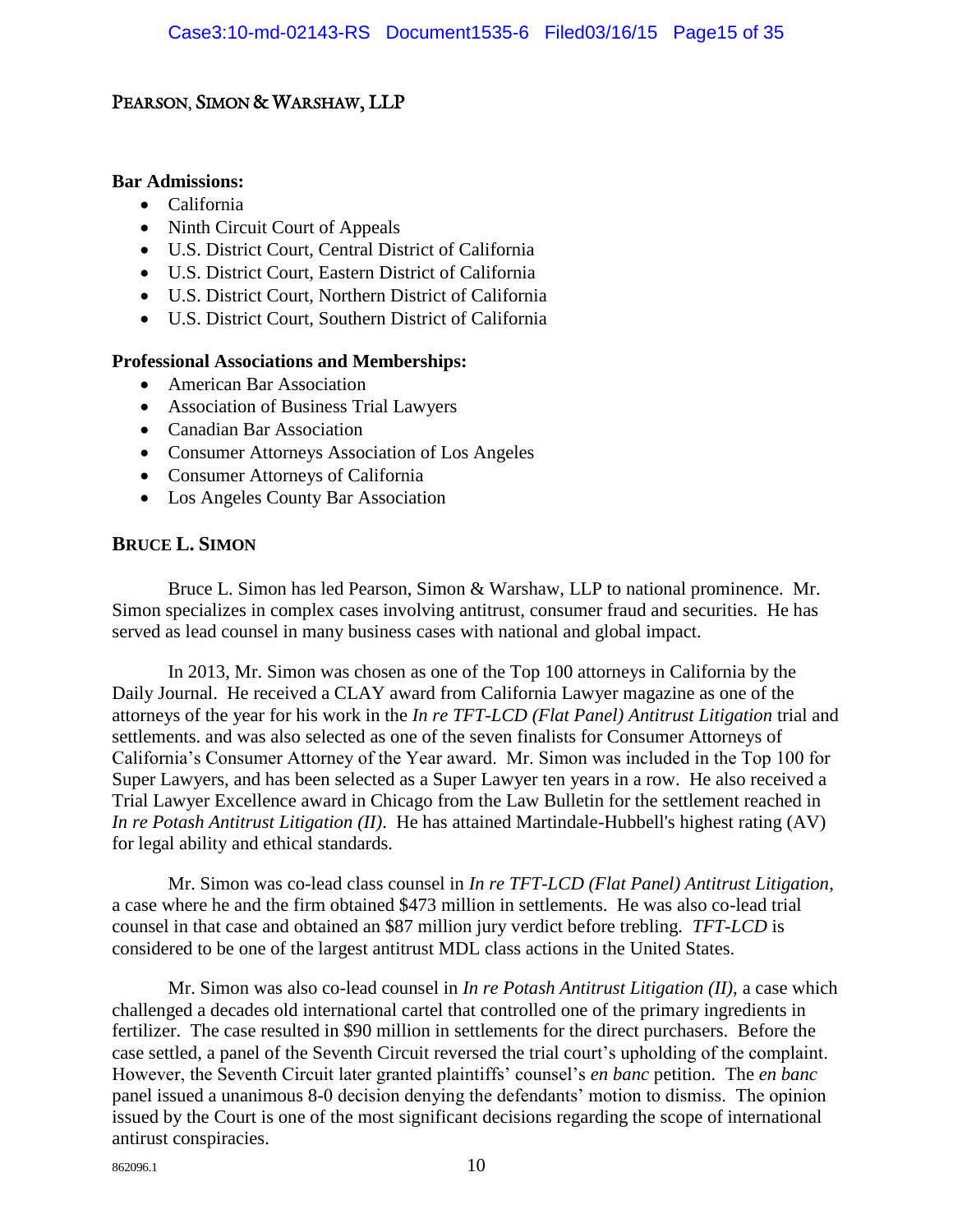Mr. Simon also recently represented a generic brand drug company in an individual case alleging that the brand name manufacturer had filed false citizens petitions to delay the entry of the generic drug unto the market. The case resulted in a significant confidential settlement right before trial.

#### **Current Cases**:

Mr. Simon currently serves as co-lead counsel or on the executive committee in the following cases:

- *In re Keurig Green Mountain Single-Serving Coffee Antitrust Litigation* (S.D.N.Y.)
- *In re Credit Default Swaps Antitrust Litigation* (S.D.N.Y.)
- *In re Lithium Ion Batteries Antitrust Litigation* (N.D. Cal.)
- *In re Carrier IQ, Inc., Consumer Privacy Litigation* (N.D. Cal.)
- In re Optical Disk Drive Products Antitrust Litigation (N.D. Cal.)

#### **Reported Cases**:

*Minn-Chem, Inc. et al. v. Agrium Inc., et al.*, 683 F.3d 845 (7th Cir. 2012)

#### **Education:**

- University of California, Hastings College of the Law, San Francisco, California J.D. 1980
- University of California, Berkeley, California A.B. 1977

#### **Bar Admissions:**

- California
- Supreme Court of the United States
- Ninth Circuit Court of Appeals
- Seventh Circuit Court of Appeals
- U.S. District Court, Central District of California
- U.S. District Court, Eastern District of California
- U.S. District Court, Northern District of California
- U.S. District Court, Southern District of California

#### **Recent Publications:**

- *Matthew Bender Practice Guide: California Unfair Competition and Business Torts*, LexisNexis, with Justice Conrad L. Rushing and Judge Elia Weinbach (Updated 2013)
- *The Questionable Use of Rule 11 Motions to Limit Discovery and Eliminate Allegations in Civil Antitrust Complaints in the United States*, ABA International Cartel Workshop February 2012, with Aaron M. Sheanin
- *Class Action for Health Professionals,* chapter from *Advocacy Strategies for Health and Mental Health Professionals*, Springer Publishing Co., 2011, with Thomas K. Boardman, Stuart L. Lustig, Editor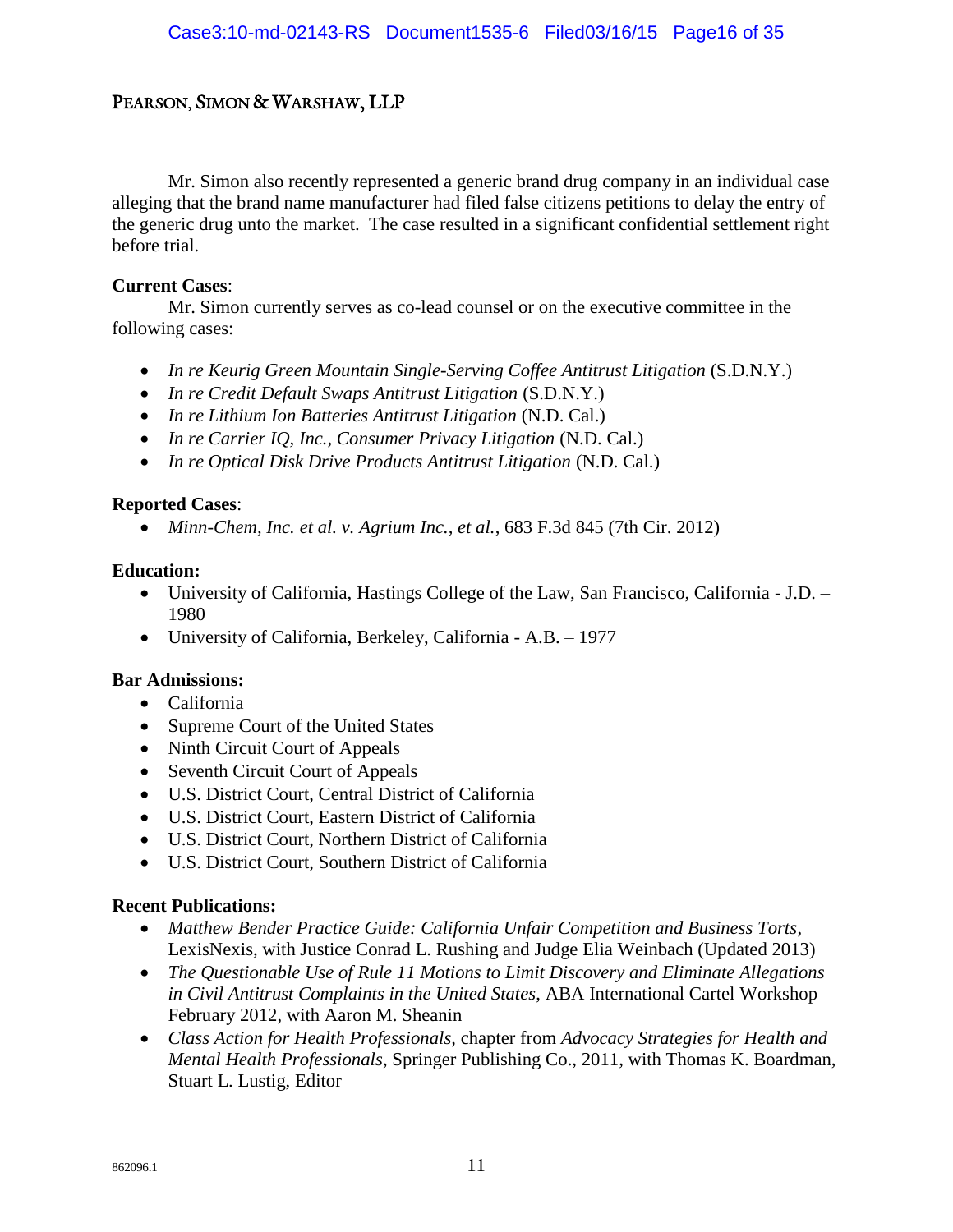- *The Collaboration Between Public Entities and Private Counsel: Prosecuting Cases that Otherwise Might Not Be Brought*, Competition, Vol. 19, Issue 2 (Fall 2010), with William J. Newsom
- *Strategies for Contending with the Continued Decline in Civility in the Legal Profession*, Consumer Attorneys of California, Don L. Galine Hawaii Seminar, November 30, 2010, with Alexander R. Safyan.
- *The Ownership/Control Exception to Illinois Brick in Hi-Tech Component Cases: A Rule That Recognizes the Realities of Corporate Price Fixing*, ABA International Cartel Workshop February 2014, with Aaron M. Sheanin
- *Reverse Engineering Your Antitrust Case: Plan for Trial Even Before You File Your Case,* Antitrust, Vol. 28, No. 2, Spring 2014 with Thomas K. Boardman

#### **Professional Associations and Memberships:**

- California State Bar Antitrust and Unfair Competition Section, Advisor and Past Chair
- ABA Antitrust Section Plaintiffs Task Force, Co-Chair
- ABA International Cartel Workshop, Steering Committee
- American Association for Justice, Business Torts Section, Past Chair
- Cambridge Antitrust Forum
- Hastings College of the Law, Board of Directors
- Public Justice Foundation
- Bar Association of San Francisco

#### **DANIEL L. WARSHAW**

Daniel L. Warshaw is a civil litigator and trial lawyer who focuses on complex litigation, class actions and consumer protection. Mr. Warshaw has held a lead role in numerous state and federal class actions, and obtained significant recoveries for class members in many cases. These cases have included, among other things, antitrust violations, high-technology products, automotive parts and false and misleading advertising. Mr. Warshaw has also represented employees and employers in a variety of class actions, including wage and hour, misclassification and other Labor Code violations.

Mr. Warshaw played an integral role in *In re TFT-LCD (Flat Panel) Antitrust Litigation*, where he negotiated the ESI protocol and managed a document review process that featured nearly 8 million documents in multiple languages and 136 reviewers. He currently serves as interim co-lead counsel in a series of groundbreaking class actions involving the alleged underpayment of royalties to artists, producers and directors in the music and film industries. These cases have received significant attention in the press, and Mr. Warshaw has been profiled by the *Daily Journal* for his work in the digital download music cases [link]. In recognition of his outstanding work, Mr. Warshaw has been selected by his peers as a Super Lawyer (representing the top 5% of practicing lawyers in Southern California) every year since 2005. He has also attained Martindale-Hubbell's highest rating (AV) for legal ability and ethical standards.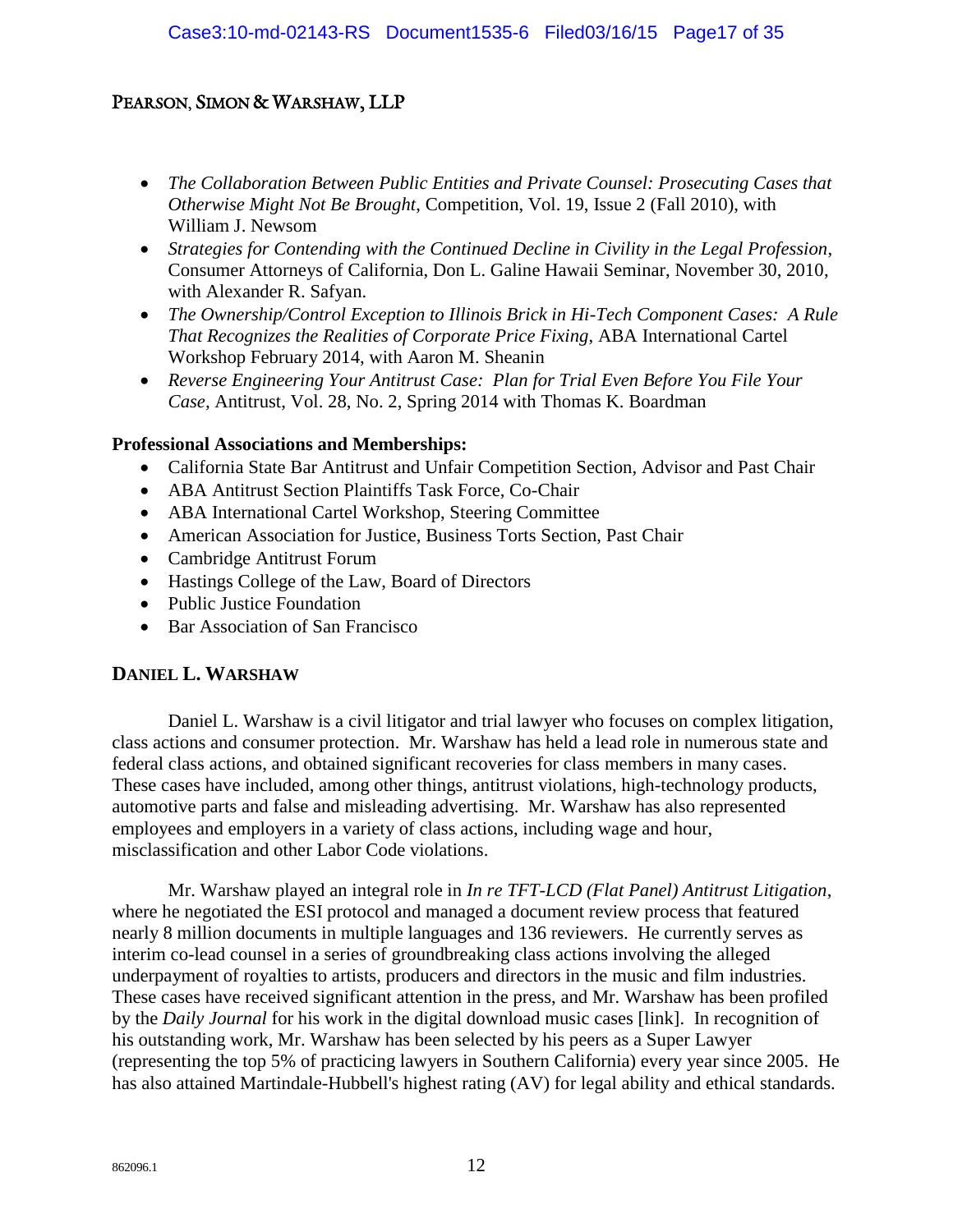Mr. Warshaw has assisted in the preparation of two Rutter Group practice guides: *Federal Civil Trials & Evidence* and *Civil Claims and Defenses*. Since 2012, Mr. Warshaw has served as the Chair of the Plaintiffs' Class Action Forum sponsored by Cambridge International Forums, Inc. The purpose of the Forum is to facilitate a high-level exchange of ideas and indepth dialogue on class action litigation.

#### **Current Cases:**

- *In re Lithium Ion Batteries Antitrust Litigation* (N.D. Cal.)
- *In re Carrier IQ, Inc., Consumer Privacy Litigation* (N.D. Cal.)
- In Re: Warner Music Group Corp. Digital Downloads Litigation (N.D. Cal.)
- *Higgins v. Paramount Pictures Corp.* (and related cases) (LA Sup. Ct.)

#### **Education:**

- Whittier Law School, Los Angeles, California J.D. 1996
- University of Southern California B.A. 1992

#### **Bar Admissions:**

- California
- Ninth Circuit Court of Appeals
- U.S. District Court, Central District of California
- U.S. District Court, Eastern District of California
- U.S. District Court, Northern District of California
- U.S. District Court, Southern District of California

#### **Professional Associations and Memberships:**

- American Bar Association
- Association of Business Trial Lawyers
- Consumer Attorneys Association of Los Angeles
- Consumer Attorneys of California
- Los Angeles County Bar Association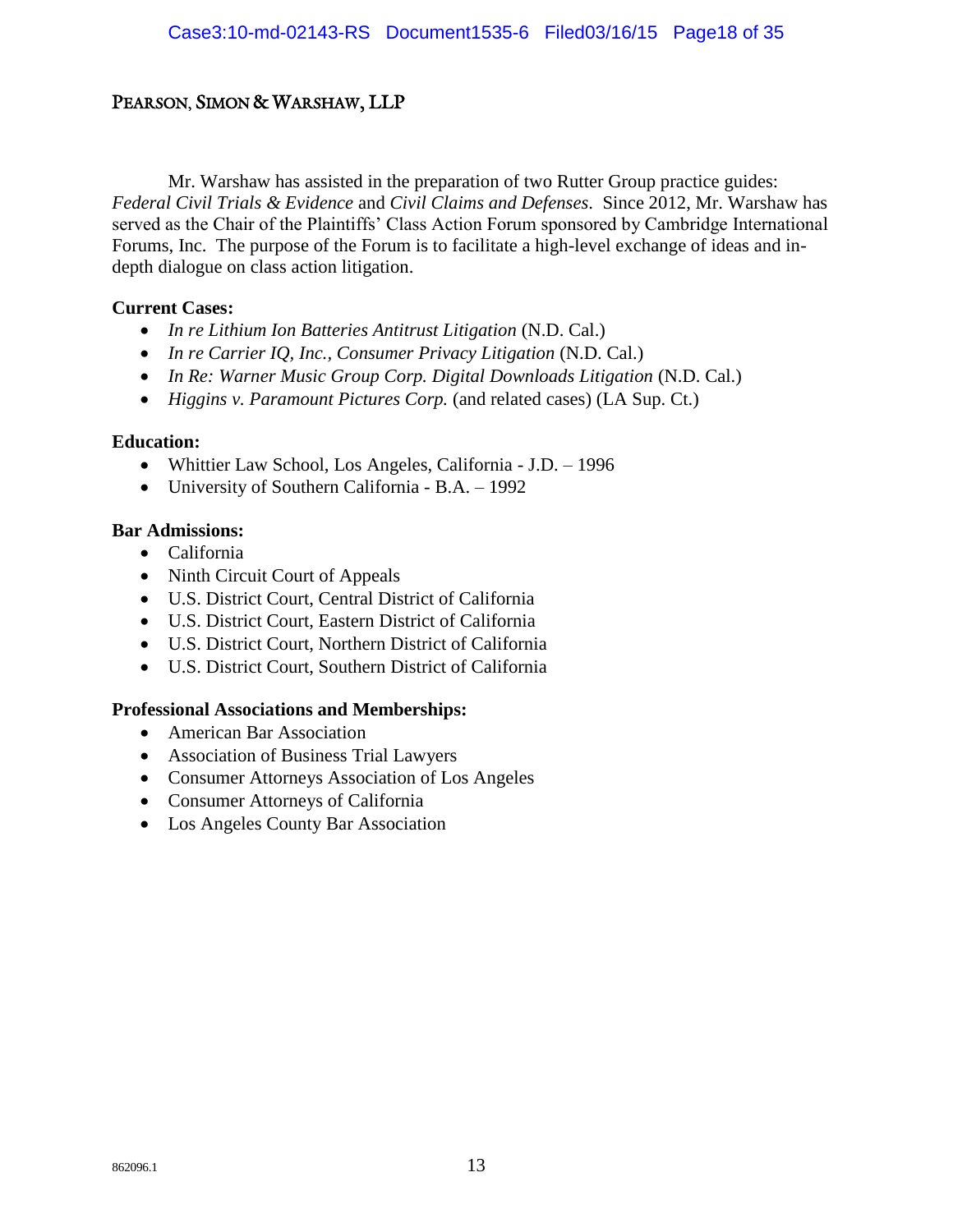#### **SENIOR COUNSEL**

#### **GEORGE S. TREVOR**

George S. Trevor has focused his practice for the past 26 years representing investors in securities class actions, securities arbitrations and complex business litigation. Since joining Pearson, Simon & Warshaw, LLP in 2009 as Senior Counsel, Mr. Trevor has been the senior attorney on a number of the firm's important cases. Those include *In re Lehman Securities and ERISA Litigation*, where the firm represents California public entities that purchased Lehman securities prior to its bankruptcy. In 2012, Mr. Trevor was lead trial counsel for the City of South San Francisco in a suit challenging the California Board of Equalizations' long-standing interpretation of the Bradley-Burns Local Sales Tax Act. Following a months' long bench trial in the San Francisco Superior Court, Mr. Trevor obtained a judgment ordering the BOE to revise its practices in the allocation of local sales tax.

Mr. Trevor also represents bankruptcy trustees as special litigation counsel against former directors, professionals and financial institutions, and recently obtained a substantial settlement on behalf of an investor plaintiff class against a national bank alleged to have aided and abetted a Ponzi scheme.

Prior to joining Pearson, Simon & Warshaw, LLP, Mr. Trevor was managing partner of Trevor & Weixel LLP. Mr. Trevor's significant cases at Trevor & Weixel included a class action brought on behalf of former employees of Eel River Sawmills. Mr. Trevor was instrumental in obtaining a \$5 million settlement for a class of approximately 400 workers who had lost significant amounts promised to them under the company's Employee Stock Ownership Plan. Mr. Trevor was lead trial counsel in a multi-claimant securities arbitration against a brokerage firm tried in New Orleans in 2007-2008. Following twenty days of hearing and immediately prior to the panel's decision, Mr. Trevor negotiated substantial settlements on behalf of all claimants.

Mr. Trevor also practiced for 11 years Gold & Bennett. Among his cases there was a class action brought on behalf of the former shareholders of the Pacific Lumber Company. In 1985, Charles Hurwitz launched a hostile takeover of Pacific Lumber. Mr. Hurwitz, assisted by Michael Milken and Ivan Boesky, succeeded in forcing a shareholder buyout at \$40 per share. The class action complaint alleged that the buyout was obtained through the dissemination of fraudulent offering materials to shareholders. On the eve of trial, Mr. Hurwitz agreed to a \$52 million settlement. Combined with other settlements, the Pacific Lumber shareholders received over \$140 million in additional compensation for their shares, one of the largest recoveries in securities litigation at the time. Mr. Trevor was also instrumental in the recovery of \$19.2 million by the shareholders of Digital Microwave Corporation. Mr. Trevor has litigated cases against hedge funds, real estate limited partnerships, software and hardware companies, alternative energy companies and accounting firms, among others.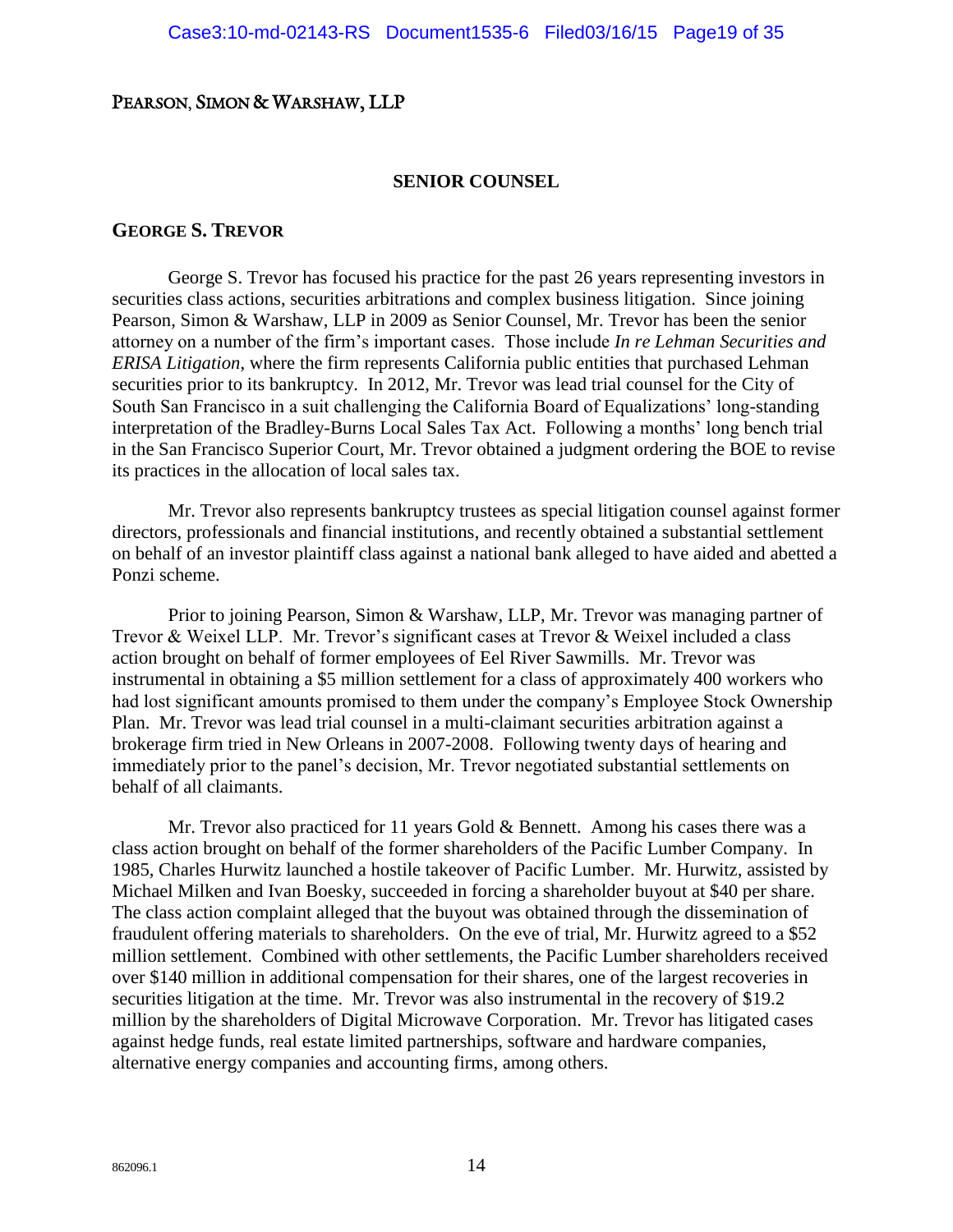#### **Current Cases**:

- *In re Credit Default Swaps Antitrust Litigation* (S.D.N.Y.)
- *In re Lehman Securities & ERISA Litigation* (S.D.N.Y.)
- *City of South San Francisco v. Board of Equalization* (S.F. Sup. Court)
- *In re Ivan F. Boesky Securities Litigation* (S.D.N.Y.)
- *In re Adobe Systems, Inc. Securities Litigation* (N.D. Cal.)
- *In re Digital Microwave Corp. Securities Litigation* (N.D. Cal.)
- *Lilley v. Charren* (Kenetech Corporation) (N.D. Cal.)
- *Daniels v. Centennial Group, Inc.* (Orange Sup. Court)

#### **Education:**

- University of California, Hastings College of the Law, San Francisco, California J.D., 1986
- University of California, Berkeley, California A.B. 1980 (Phi Beta Kappa, High Honors in Rhetoric and Distinction in General Scholarship).

#### **Bar Admissions**

- California
- Ninth Circuit Court of Appeals
- U.S. District Court, Central District of California
- U.S. District Court, Northern District of California
- U.S. District Court, District of Arizona

#### **Reported Cases**

- *Musick Peeler & Garrett v*. *Wausau Ins.*[, 508 U.S. 286 \(1993\)](http://www.westlaw.com/find/default.wl?rs=wdoc2.0&vr=2.0&serialnum=&findtype=TN&cite=508%20U.S.%20286)
- *Lippitt v. Raymond James*[, 340 F.3d 1033 \(9th Cir. 2003\)](http://www.westlaw.com/find/default.wl?rs=wdoc2.0&vr=2.0&serialnum=&findtype=TN&cite=340%20F.3d%201033)
- *Daniels v. Centennial Group*, 16 Cal.App.4th 467 (Cal. Ct. App. 1993)
- *Boston Telecommunications v. Deloitte Touche*, 278 F. Supp 2d 1041 (N.D. Cal. 2003)
- *In re Silicon Graphics*, 970 F.Supp 746 (N.D. Cal. 1997)
- *Lilley v. Charren*, 936 F.Supp 708 (N.D. Cal. 1996)
- *In re Digital Microwave Corp. Securities Litigation*, 1992 U.S. Dist. LEXIS 18469 (N.D. Cal. 1992)
- *In re Adobe Systems, Inc. Securities Litigation*, 767 F. Supp. 1023 (N.D. Cal. 1991)

#### **Professional Associations and Memberships**

- American Bar Association, Member, 1992 present
- Committee of Business and Corporate Litigation
- Public Investors Bar Association, Member, 2000 present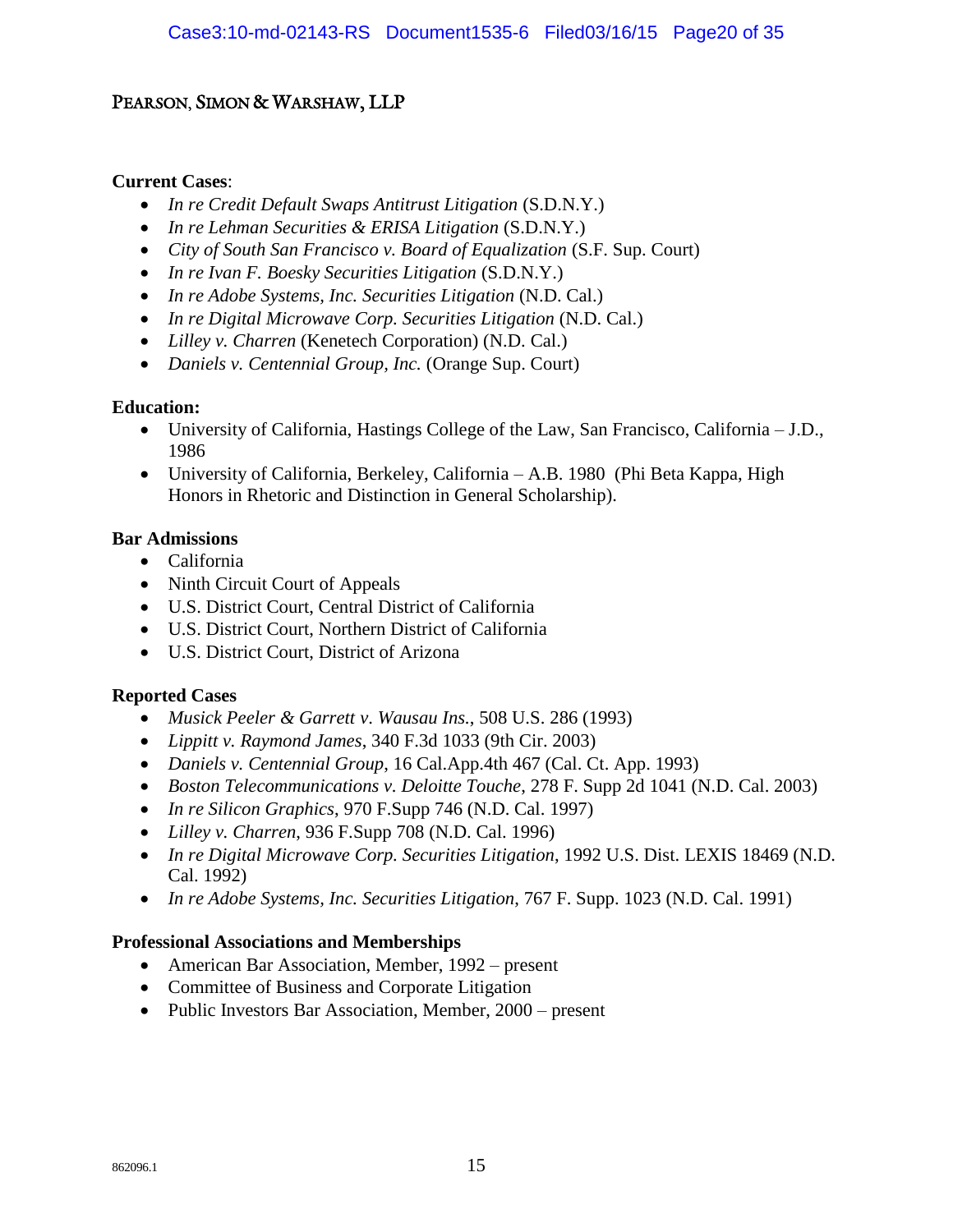#### **OF COUNSEL**

#### **AARON M. SHEANIN**

Aaron M. Sheanin, Of Counsel to Pearson, Simon & Warshaw, LLP, has extensive experience in complex litigation matters in federal and state courts, including the prosecution of antitrust and consumer class actions. He has litigated numerous securities fraud and corporate governance cases on behalf of individual and institutional investors, and has advised state pension funds and private institutions with respect to securities and antitrust matters. Mr. Sheanin also has experience litigating telecommunications, employment discrimination, defective product, and bankruptcy matters.

Mr. Sheanin was actively involved in all aspects of *In re TFT-LCD (Flat Panel) Antitrust Litigation*, and was an integral member of the trial team. For his work on that case, Mr. Sheanin was nominated by the Consumer Attorneys of California as a finalist for Consumer Attorney of the Year. Mr. Sheanin served as co-lead counsel in *In re American Express Financial Advisors Securities Litigation* (\$100 million settlement), as co-lead counsel on behalf of lead plaintiff the Kansas Public Employees' Retirement System in the securities class action *Scheiner v. i2 Technologies* (\$84.85 million in settlements), and as co-chair of the discovery committee in *In re Natural Gas Antitrust Cases* (\$160 million in settlements).

From 2002 to 2011, Mr. Sheanin gained extensive experience prosecuting class actions and other complex cases as an associate and a partner with Girard Gibbs LLP and as an associate with Lieff, Cabraser, Heimann & Bernstein, LLP. From 1999 to 2001, Mr. Sheanin was a *pro se* law clerk for the United States Court of Appeals for the Second Circuit.

#### **Current Cases:**

- *In re Credit Default Swaps Antitrust Litigation* (S.D.N.Y.)
- *In re Lithium Ion Batteries Antitrust Litigation* (N.D. Cal.)
- *In re Optical Disc Drive Products Antitrust Litigation* (N.D. Cal.)
- *In re NCAA Grant-In-Aid Antitrust Litigation* (N.D. Cal.)
- *In re Capacitors Antitrust Litigation* (N.D. Cal.)
- *In re Fresh & Process Potatoes Antitrust Litigation* (D. Idaho)
- *In re Polyurethane Foam Antitrust Litigation* (N.D. Ohio)

#### **Education:**

- Columbia University School of Law, New York, New York J.D. 1999
- University of California, Berkeley, Berkeley, California A.B. 1993

#### **Bar Admissions:**

- California
- New York
- New Jersey
- Ninth Circuit Court of Appeals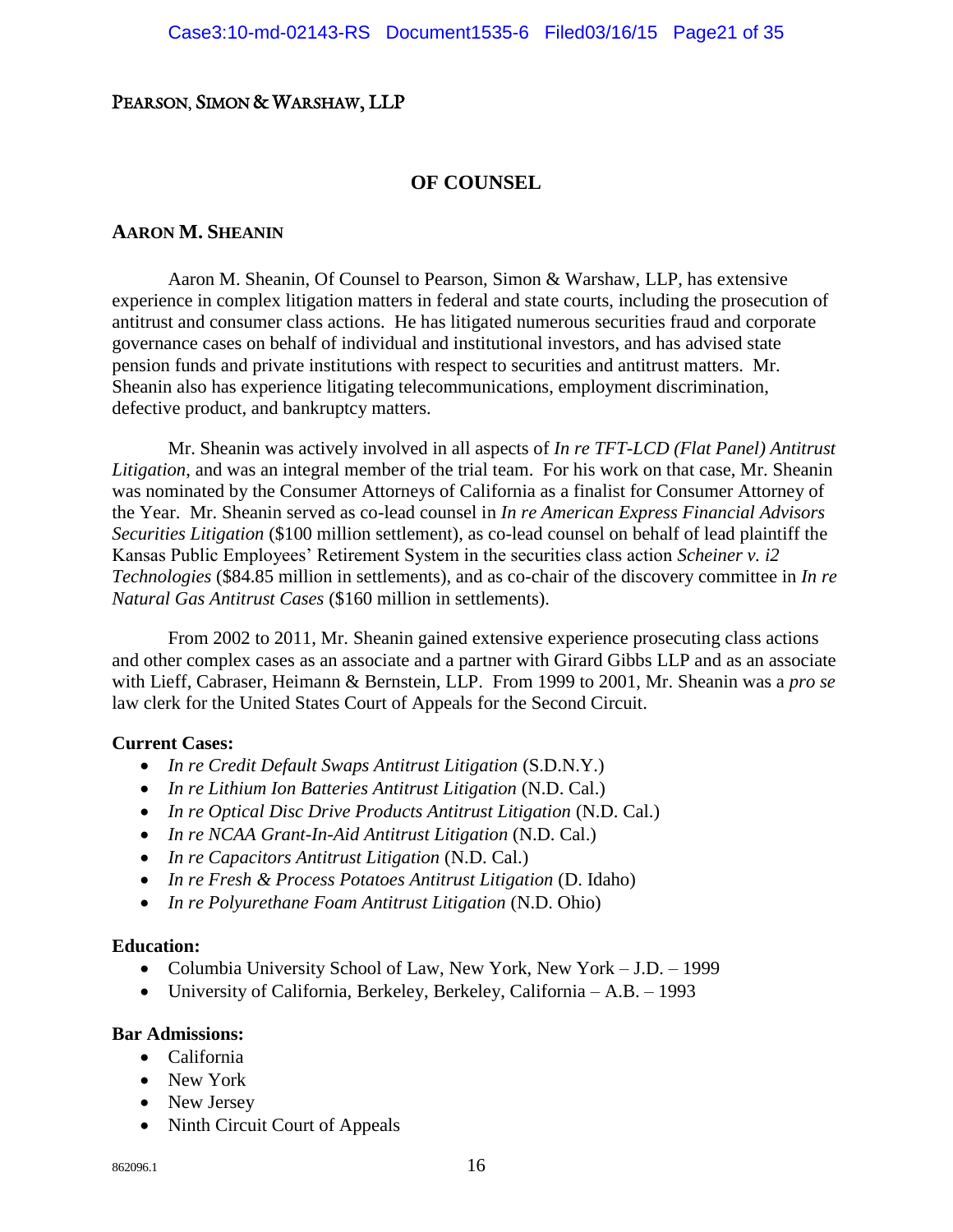- Second Circuit Court of Appeals
- U.S. District Court, Central District of California
- U.S. District Court, Eastern District of California
- U.S. District Court, Northern District of California
- U.S. District Court, Southern District of California
- U.S. District Court, District of Colorado

#### **Publications and Presentations:**

- *Appellate Courts Grapple with the Foreign Trade Antitrust Improvements Act*, Competition: The Journal of the Antitrust and Unfair Competition Law Section of the State Bar of California, Vol. 23, No. 2 (Fall 2014), with Craig C. Corbitt.
- *The Ownership/Control Exception to Illinois Brick in Hi-Tech Component Cases: A Rule That Recognizes the Realities of Corporate Price Fixing*, ABA International Cartel Workshop February 2014, with Bruce L. Simon
- *The Questionable Use of Rule 11 Motions to Limit Discovery and Eliminate Allegations in Civil Antitrust Complaints in the United States*, ABA International Cartel Workshop February 2012, with Bruce L. Simon
- American Bar Association, Task Force on Contingent Fees (Tort Trial and Insurance Practice Section)
- "California Class Actions Practice and Procedure" (Matthew Bender, 1st Ed. 2003), contributing author

#### **Professional Associations and Memberships:**

- California State Bar Antitrust and Unfair Competition Section, Executive Committee
- Antitrust Section of the San Francisco Bar Association, Executive Committee
- American Bar Association
- New York Bar Association

#### **ROBERT G. RETANA**

Robert G. Retana is an accomplished litigator, with both civil and criminal experience and a long history of community involvement. After graduating from law school, Mr. Retana worked as a civil litigator at the Heller Ehrman firm in San Francisco, where he handled large, complex litigation as well as several *pro bono* matters. From 1994-1998, he served as an Assistant District Attorney for the City and County of San Francisco, where he was the Assistant Supervisor of the Misdemeanor Trial Division and a member of the Felony Domestic Violence Unit. As an Assistant District Attorney, Mr. Retana tried dozens of cases and handled hundreds of hearings. He then worked as a litigator at Cotchett Pitre & Simon, where he handled complex cases, including class actions, securities and antitrust cases, on the plaintiff's side. Mr. Retana next worked as an attorney for the Administrative Office of the Courts, in the Litigation Management Unit, where he handled litigation for and gave legal advice to judges, courts and court staff. Before joining Pearson, Simon & Warshaw, LLP, Mr. Retana was a named partner at Oliver, Sabec & Retana, where he handled litigation and intellectual property matters. Mr. Retana has also served as a Judge Pro Tem in San Mateo County.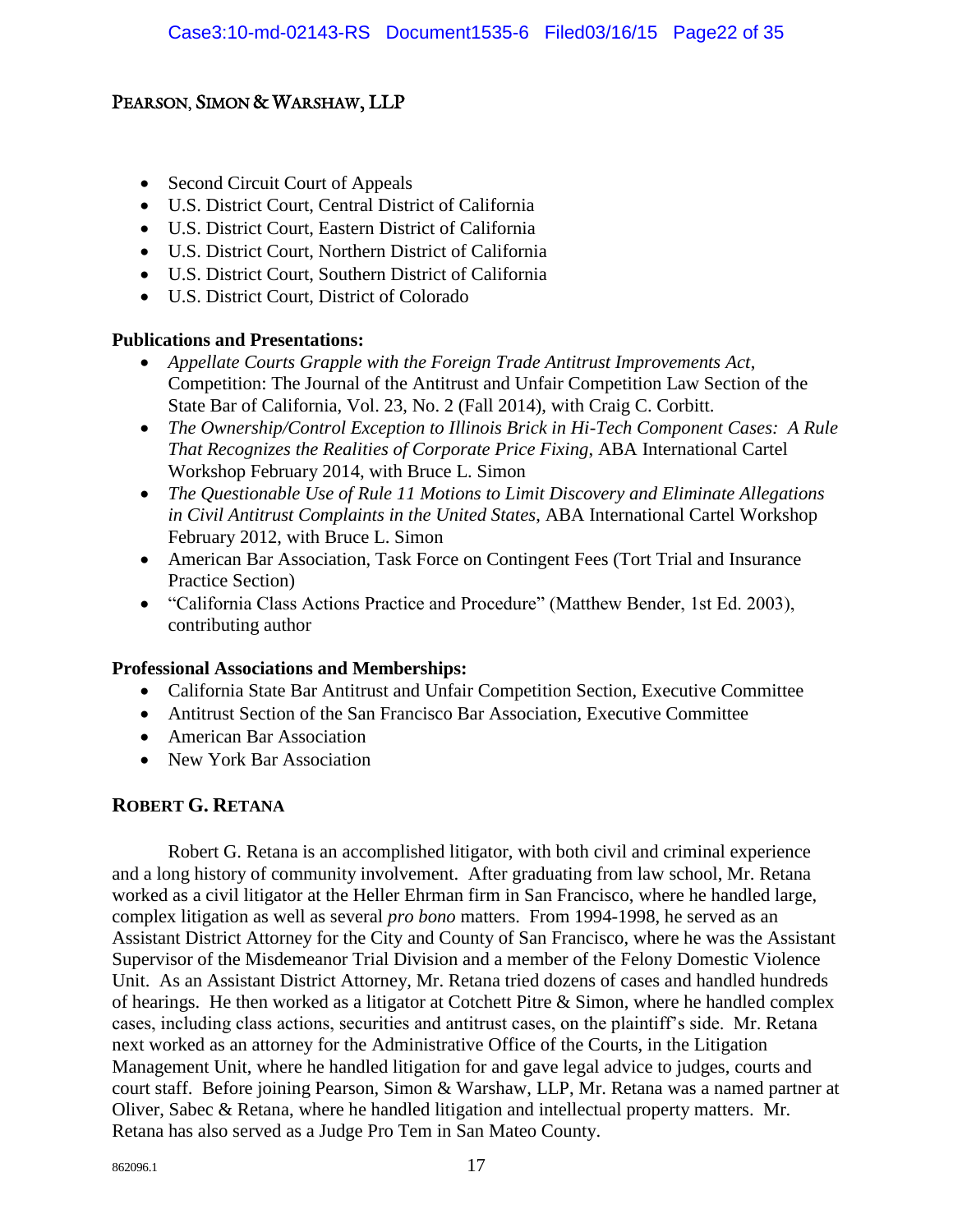At Pearson, Simon & Warshaw, LLP, Mr. Retana was a member of the trial team in *In re TFT-LCD (Flat Panel) Antitrust Litigation*. He worked extensively on the briefing of summary judgment motions and on the motions for preliminary and final approval of the settlements reached therein. He was actively involved in the trial of that case, including the examination of witnesses. As part of that trial team, Mr. Retana was nominated along with other lawyers from the firm by the Consumer Attorneys of California as a finalist for the Consumer Attorney of the Year Award.

Mr. Retana is currently counsel in two proposed class actions involving complex allegations of aiding and abetting Ponzi schemes. One involves primarily Latinos in Los Angeles who invested in a company known as "Financial Plus" that targeted members of the Latino community. A substantial settlement was reached in that matter with a national bank that is alleged to have aided and abetted the Ponzi scheme operator. The other is brought on behalf of the trustee of an investment company whose assets were looted by its managers with the knowledge and assistance of its bank.

Mr. Retana has been featured as a speaker at events related to educating the public about investment scams. For example, in March of 2013, he spoke about avoiding Ponzi schemes and financial fraud at Univision's *Feria Financiera, Plan Prosperidad 2013*, held at the University of Southern California. In the Fall of 2013, he was featured as a legal expert in a video produced by the Financial Industry Regulatory Authority (FINRA) regarding investment fraud in the Latino community.

#### **Current Cases:**

- *In re Lithium Ion Batteries Antitrust Litigation* (N.D. Cal.)
- *Arreola v. Bank of America, N.A., et al.* (C.D. Cal*.*)
- *Uecker v. Wells Fargo Capital Finance, LLC* (Bankr. N.D. Cal.)

#### **Education:**

- University of California, Boalt Hall, Berkeley, California J.D. 1990
- Columbia College, New York, New York B.A. 1984

#### **Bar Admissions:**

- California
- Supreme Court of the United States
- Ninth Circuit Court of Appeals
- U.S. District Court, Central District of California
- U.S. District Court, Eastern District of California
- U.S. District Court, Northern District of California
- U.S. District Court, Southern District of California

#### **Professional Associations and Memberships:**

- San Francisco Lawyers Committee for Civil Rights, Member
- San Francisco La Raza Lawyers Association, former Board Member
- La Raza Centro Legal, former Board Member and former Board President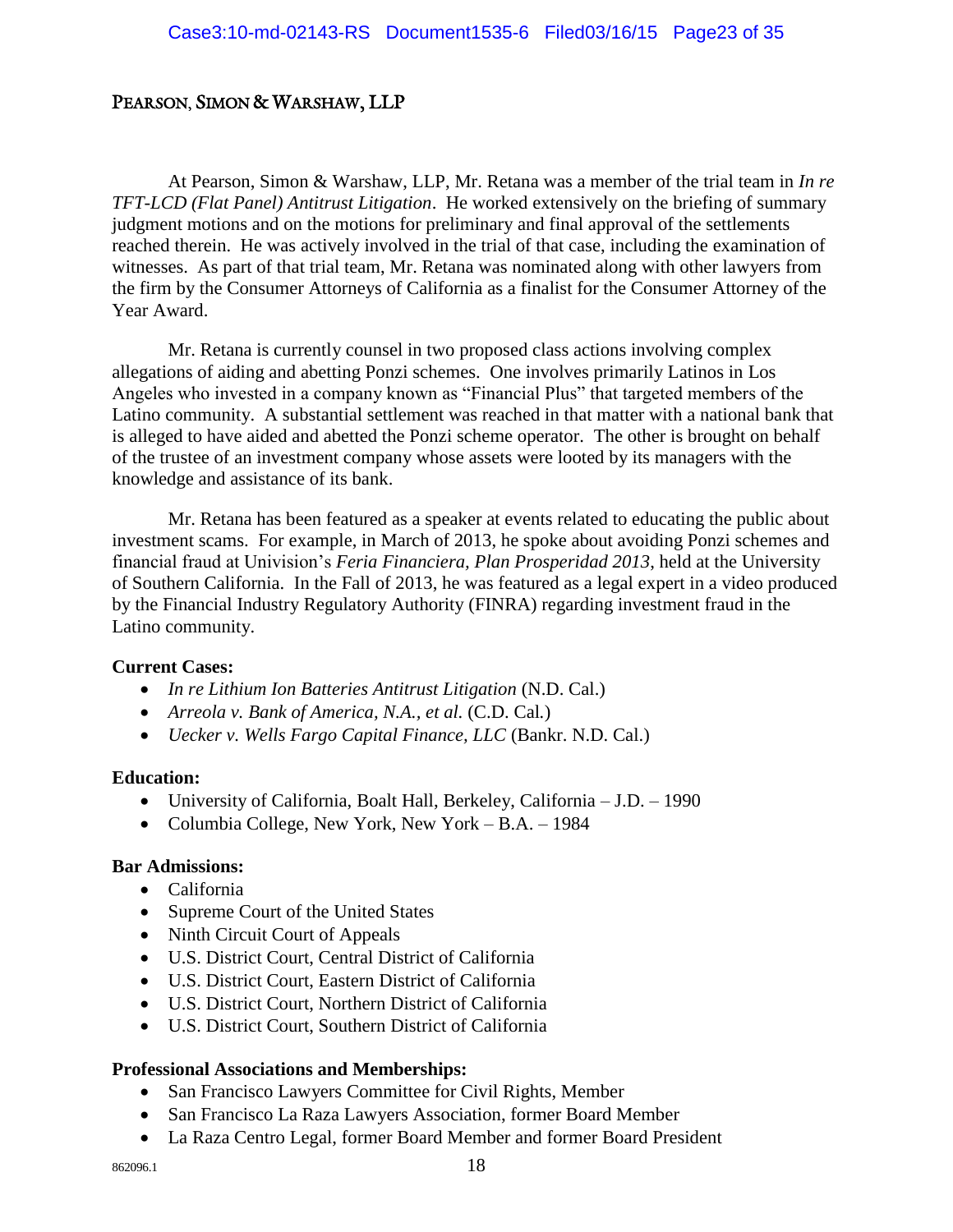- BALIF, Member
- American Bar Association
- San Mateo County Bar Association
- Association of Business Trial Lawyers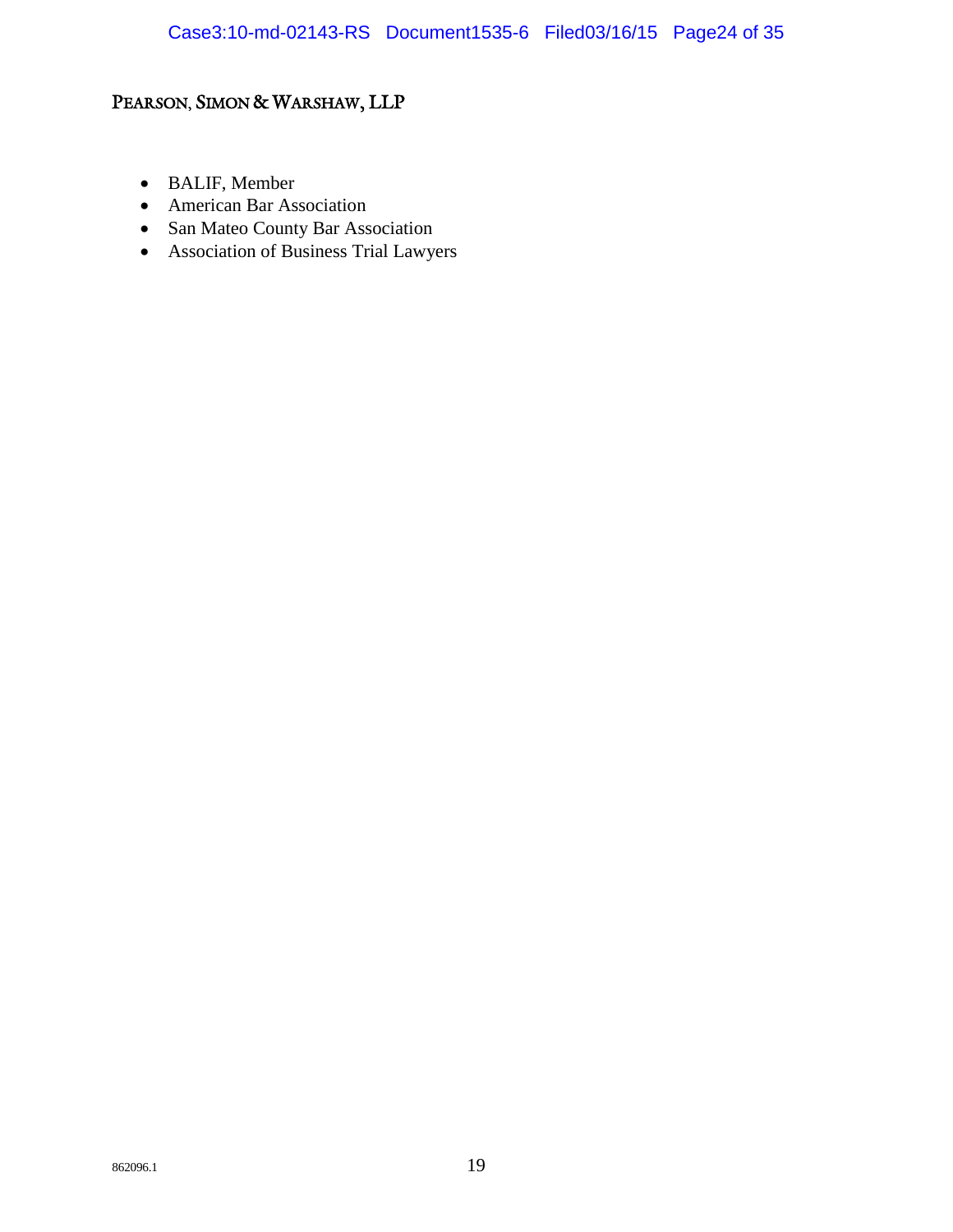#### **ASSOCIATES**

#### **BOBBY POUYA**

Bobby Pouya is a civil litigator and trial lawyer in the firm's Los Angeles office, focusing on complex litigation, class actions and consumer protection. Mr. Pouya has been an attorney with Pearson, Simon & Warshaw since 2006, and has extensive experience in representing clients in a variety of contexts. He has served as a primary member of the litigation team in multiple cases that resulted in class certification or a classwide settlement, including cases that involved high-technology products, consumer safety and false and misleading advertising. Mr. Pouya's success has earned him recognition by his peers as a Super Lawyers Rising Star (representing the top 2.5% of lawyers in Southern California age 40 or younger or in practice for 10 years or less) every year since 2008.

Mr. Pouya currently serves as one of the attorneys representing direct purchaser plaintiffs in several MDL antitrust cases, including *In re Polyurethane Foam Antitrust Litigation* (N.D. Ohio) and *In re Fresh and Processed Potatoes Antitrust Litigation* (D. Idaho). Mr. Pouya is actively involved in the prosecution of these cases, and works closely with lead counsel on all aspects of litigation strategy. Mr. Pouya earned his Juris Doctorate from Pepperdine University School of Law in 2006, where he received a certificate in dispute resolution from the prestigious Straus Institute for Dispute Resolution and participated on the interschool trial and mediation advocacy teams, the Dispute Resolution Law Journal and the Moot Court Board.

#### **Current Cases:**

- *In re Polyurethane Foam Antitrust Litigation* (N.D. Ohio)
- *In re Fresh and Processed Potatoes Antitrust Litigation* (D. Idaho)
- *Higgins v. Paramount Pictures Corp.* (and related cases) (L.A. Sup. Ct.)
- *Nasseri v. CytoSport, Inc.* (L.A. Sup. Ct.)

#### **Education:**

- Pepperdine University School of Law, Malibu, California J.D. 2006
- University of California, Santa Barbara, California B.A., with honors 2003

#### **Recent Publications:**

 *Central District Local Rules Hinder Class Certification*, Daily Journal, April 9, 2013, with Alexander R. Safyan

#### **Bar Admissions:**

- California
- Ninth Circuit Court of Appeals
- U.S. District Court, Central District of California
- U.S. District Court, Eastern District of California
- U.S. District Court, Northern District of California
- U.S. District Court, Southern District of California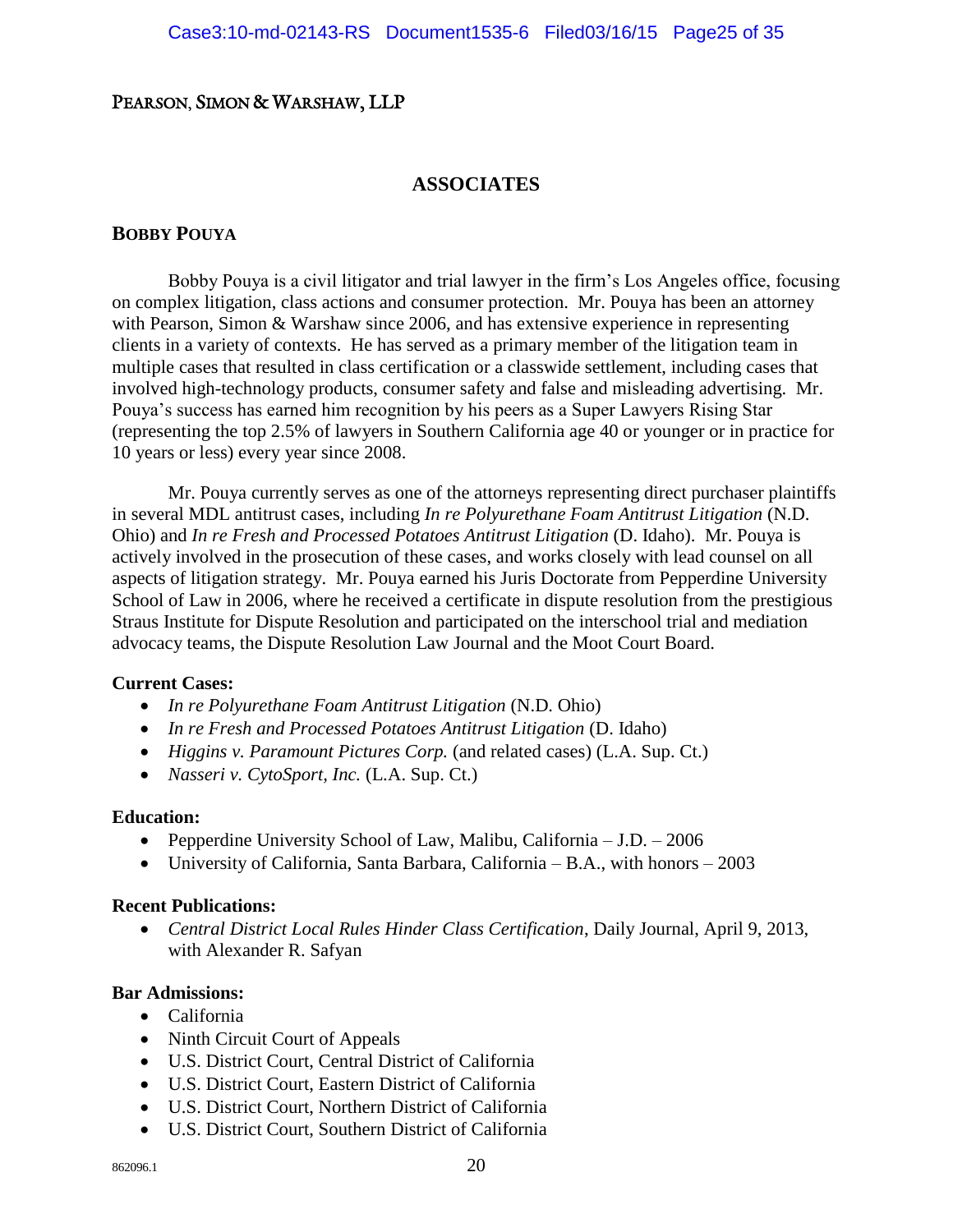#### **Professional Associations and Memberships:**

- Consumer Attorneys Association of Los Angeles
- Consumer Attorneys of California
- Los Angeles County Bar Association
- San Fernando Valley Bar Association

#### **VERONICA W. GLAZE**

Veronica W. Glaze is an associate in the firm's Los Angeles office, focusing on antitrust, consumer and business litigation. Ms. Glaze was a member of the trial team in *In re TFT-LCD (Flat Panel) Antitrust Litigation*, and was actively involved in representing the direct purchaser plaintiffs at all stages of the case. In 2013, Ms. Glaze was recognized by Consumer Attorneys of California as a finalist for its "Consumer Attorney of the Year" award for her work in the case. Ms. Glaze also worked on key aspects of the direct purchaser plaintiffs' case in *In re Potash Antitrust Litigation (II)*, an MDL antitrust case that alleged price fixing by Russian, Belarusian and North American producers of potash. While at Pearson, Simon, & Warshaw, Ms. Glaze has become particularly adept at managing the electronic review of documents at all stages of litigation. She has also gained extensive experience managing the review of foreign language documents and resolving discovery issues concerning the use of translations throughout the litigation process.

Ms. Glaze matriculated at Pomona College in Claremont, California and received her Bachelor of Arts in English Literature, with minors in Black Studies and Politics. She earned her Juris Doctorate in 2008 from Pepperdine University School of Law. While in law school, Mrs. Glaze was a member of Pepperdine's Moot Court Board and worked as a research assistant to Professor Carol A. Chase. Ms. Glaze is also a former law clerk for the Legal Aid Foundation of Los Angeles.

#### **Current Cases**:

- *In re Lithium Ion Batteries Antitrust Litigation* (N.D. Cal.)
- In re Fresh and Processed Potatoes Antitrust Litigation (D. Idaho)
- *In re Cathode Ray Tube (CRT) Antitrust Litigation* (N.D. Cal.)

#### **Education**:

- Pepperdine University School of Law, Malibu, California J.D. 2008
- Pomona College, Claremont, California B.A. 2004

#### **Bar Admissions**:

- California
- U.S. District Court, Northern District of California
- U.S. District Court, Central District of California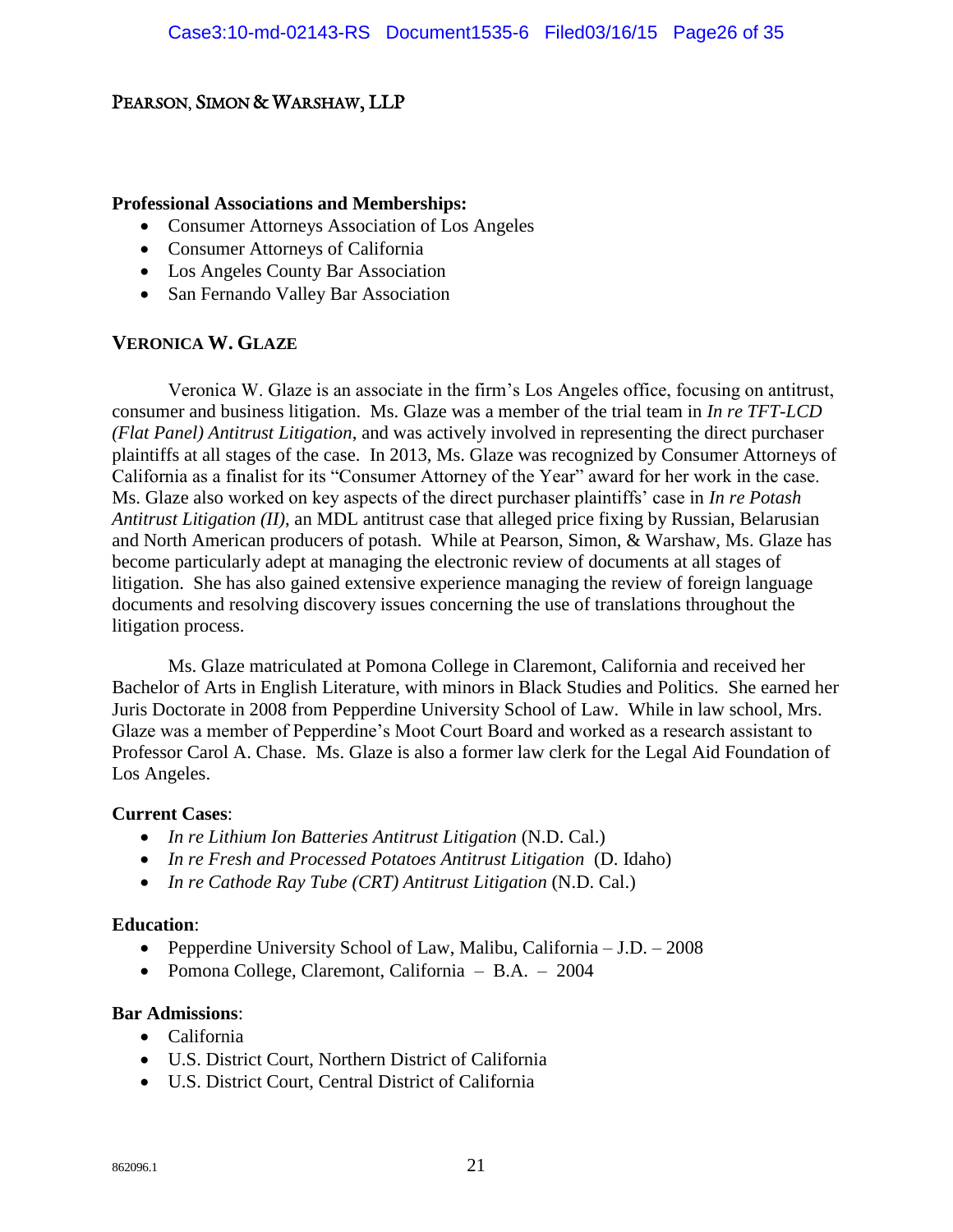#### **Professional Associations and Memberships**:

- John M. Langston Bar Association, Board Member
- Black Women Lawyers Association of Los Angeles, Scholarship Committee Member
- Consumer Attorneys of California, Member
- Los Angeles County Bar Association, Member
- Consumer Attorneys Association of Los Angeles, Member
- San Fernando Valley Bar Association, Member

#### **Honors and Awards**:

- Consumer Attorneys of California's Consumer Attorney of the Year, award finalist, 2013
- John M. Langston Bar Association's President's Award, 2013

#### **ALEXANDER R. SAFYAN**

Alexander Safyan is an associate in the firm's Los Angeles office, focusing on antitrust, consumer and business litigation. Mr. Safyan has worked on many of the firm's class actions, including drafting complex complaints, motions and discovery. Mr. Safyan has also served as the principal attorney on some of the firm's non-class cases, representing both individuals and companies in contract disputes. In recognition of his work on behalf of clients, Mr. Safyan was selected by his peers as a Super Lawyers Rising Star (representing the top 2.5% of lawyers in Southern California age 40 or younger or in practice for 10 years or less) in 2013.

Mr. Safyan is a prolific writer, having twice been published by the *Daily Journal* and coauthored papers and presentations with some of the firm's senior attorneys. Further, Mr. Safyan published a law review comment in law school titled *A Call for International Regulation of the Thriving "Industry" of Death Tourism*, which has been cited by multiple other publications. Mr. Safyan earned his Bachelor of Arts degree, *cum laude*, in political science from the University of Southern California in 2008. He earned his Juris Doctorate, *cum laude*, from Loyola Law School Los Angeles in 2011, graduating as a member of the Order of the Coif.

#### **Current Cases:**

- *In re Payment Card Interchange Fee and Merchant Discount Antitrust Litigation*  (E.D.N.Y.)
- In Re: Warner Music Group Corp. Digital Downloads Litigation (N.D. Cal.)
- *Higgins v. Paramount Pictures Corp.* (and related cases) (L.A. Sup. Ct.)

#### **Education:**

- Loyola Law School Los Angeles, Los Angeles, California J.D., *cum laude* 2011
- University of Southern California, Los Angeles, California B.A., *cum laude*  2008

#### **Recent Publications:**

 *A Call for International Regulation of the Thriving "Industry" of Death Tourism*, 33 LOY. L.A. INT'L & COMP. L. REV. 287 (2011)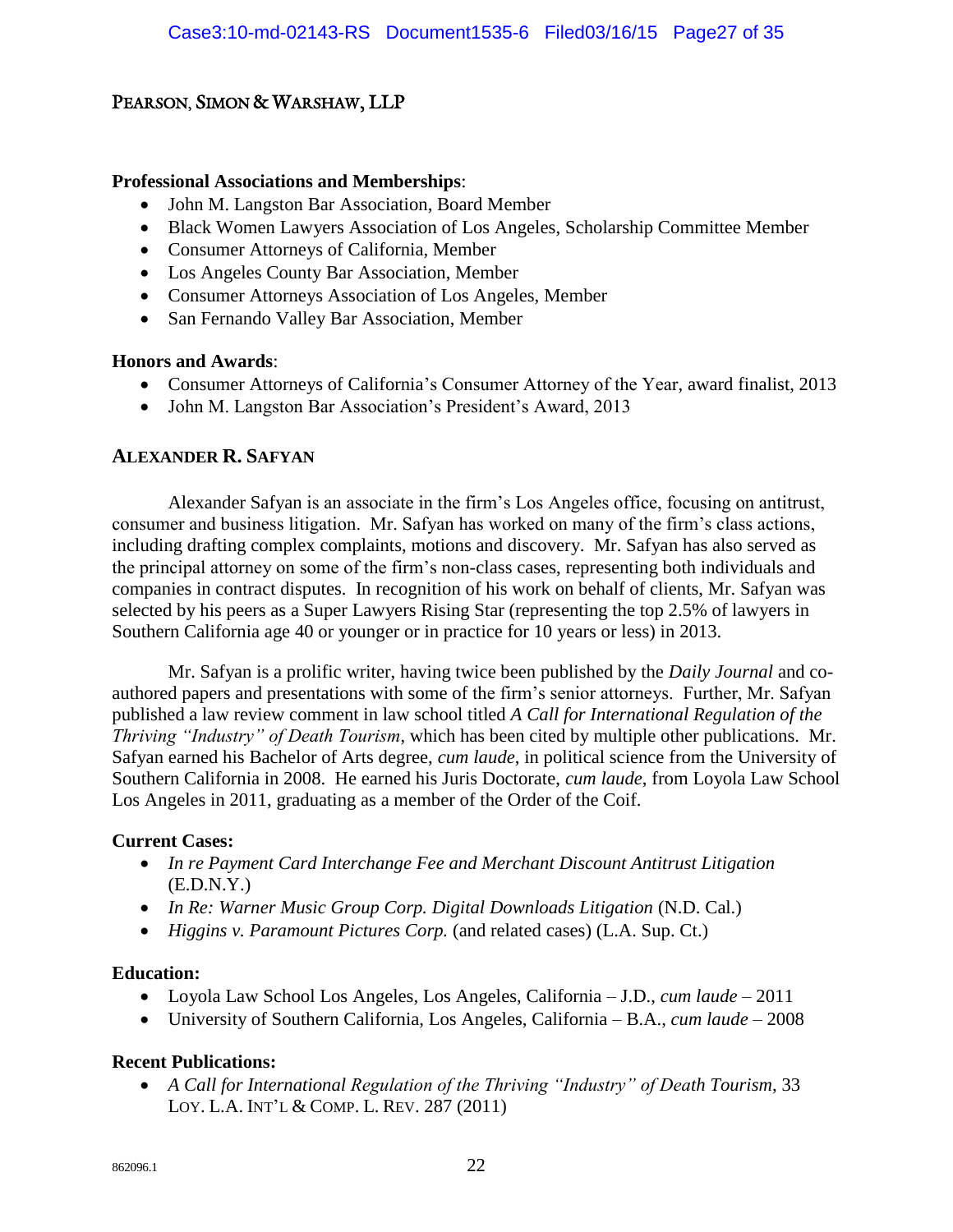- *Brantley v. NBC Uni: Tying Consumers' Hands in Bringing Antitrust Tying Claims*, Daily Journal, April 12, 2012, with Clifford H. Pearson
- *Central District Local Rules Hinder Class Certification*, Daily Journal, April 9, 2013, with Bobby Pouya
- *Strategies for Contending with the Continued Decline in Civility in the Legal Profession*, Consumer Attorneys of California, Don L. Galine Hawaii Seminar, November 30, 2010, with Bruce L. Simon

#### **Bar Admissions:**

- California
- Ninth Circuit Court of Appeals
- U.S. District Court, Central District of California
- U.S. District Court, Northern District of California
- U.S. District Court, Southern District of California

#### **Professional Associations and Memberships:**

- American Bar Association
- Association of Business Trial Lawyers, Young Lawyers Division
- Consumer Attorneys Association of Los Angeles
- Los Angeles County Bar Association

#### **MICHAEL H. PEARSON**

Michael H. Pearson is an associate in the firm's Los Angeles office, focusing on antitrust, personal injury and business litigation. Mr. Pearson has represented clients in high-stakes personal injury, mass tort and product liability cases.

Mr. Pearson received his Bachelor of Science degree from Tulane University in 2008, majoring in Finance with an Energy Specialization. He received his Juris Doctorate from Loyola Law School Los Angeles in 2011. Mr. Pearson is an active member in a number of legal organizations, including the American, Los Angeles County and San Fernando Valley Bar Associations, Consumer Attorneys of California, the Consumer Attorneys Association of Los Angeles and the Association of Business Trial Lawyers.

#### **Current Cases**:

- *In re Credit Default Swaps Antitrust Litigation* (S.D.N.Y.)
- *In re Cathode Ray Tube (CRT) Antitrust Litigation* (N.D. Cal.)

#### **Education**:

- Loyola Law School Los Angeles, Los Angeles, California J.D. 2011
- Tulane University, New Orleans, Louisiana B.S. *magna cum laude*  2008

#### **Bar Admissions**:

California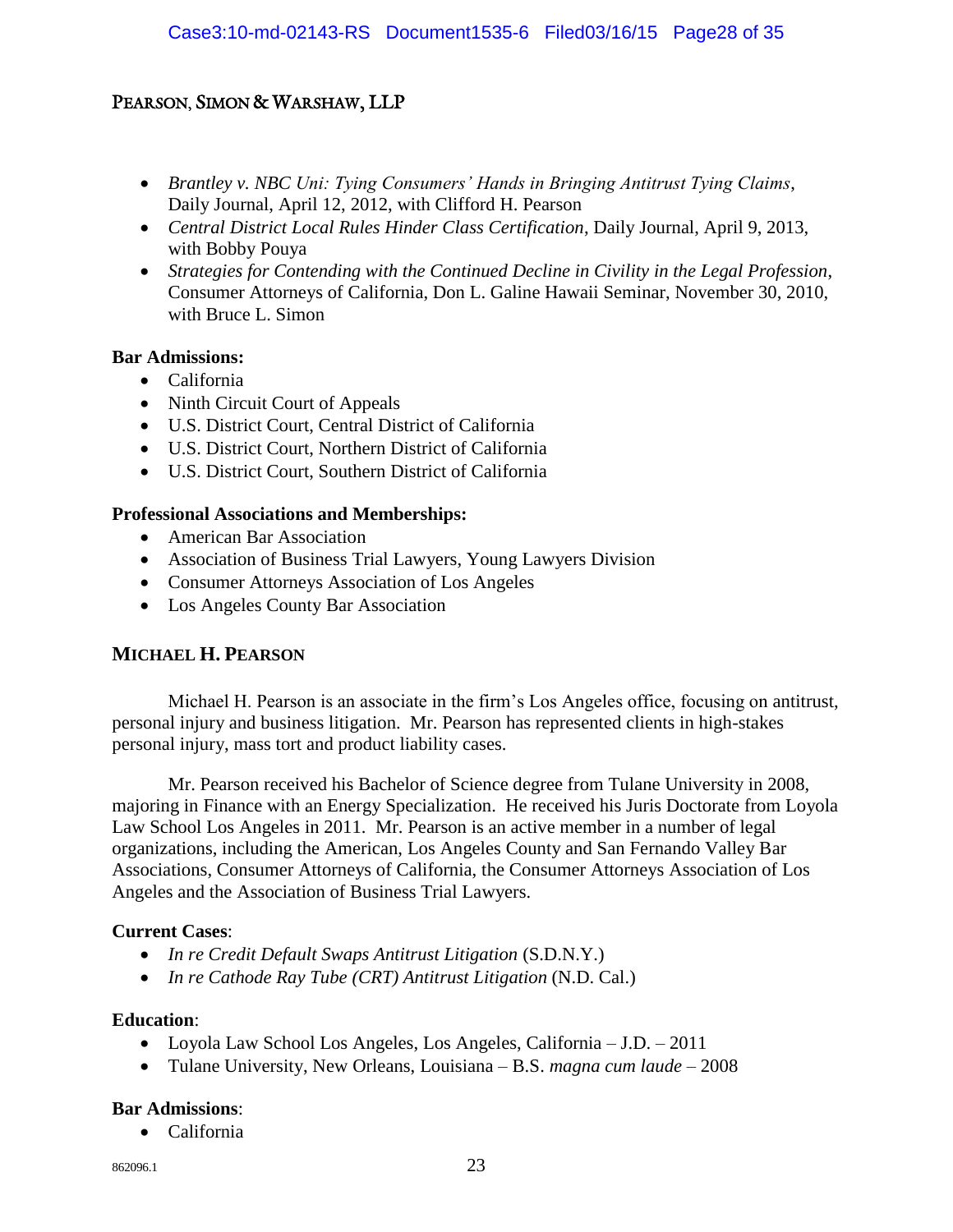- Ninth Circuit Court of Appeals
- U.S. District Court, Central District of California
- U.S. District Court, Eastern District of California
- U.S. District Court, Northern District of California
- U.S. District Court, Southern District of California

#### **Professional Associations and Memberships:**

- American Bar Association
- Association of Business Trial Lawyers
- Consumer Attorneys Association of Los Angeles
- Consumer Attorneys of California
- Los Angeles County Bar Association
- San Fernando Valley Bar Association

#### **BENJAMIN E. SHIFTAN**

Benjamin E. Shiftan is a litigator in the firm's San Francisco office. Since joining the firm in 2014, Mr. Shiftan has focused on complex class action litigation, including antitrust, product defect, and consumer protection cases.

Prior to joining the firm, Mr. Shiftan litigated complex bad faith insurance cases for a national law firm. Before that, Mr. Shiftan served as a law clerk to the Honorable Peter G. Sheridan, United States District Court for the District of New Jersey, and worked for a mid-sized firm in San Diego.

Mr. Shiftan graduated from the University of San Diego School of Law in 2009. While in law school, he served as Lead Articles Editor of the San Diego International Law Journal and competed as a National Team Member on the Moot Court Board. Mr. Shiftan won the school's Paul A. McLennon, Sr. Honors Moot Court Competition. At graduation, he was one of ten students inducted into the Order of the Barristers. Mr. Shiftan graduated from the University of Virginia in 2006.

#### **Current Cases**:

- *In re National Collegiate Athletic Association Athletic Grant-In-Aid Cap Antitrust Litigation* (N.D. Cal.)
- *In re Lithium Ion Batteries Antitrust Litigation* (N.D. Cal.)
- *In re Keurig Green Mountain Single-Serve Coffee Antitrust Litigation* (N.D. Cal.)

#### **Education**:

- University of San Diego School of Law, San Diego, CA J.D. 2009
- University of Virginia, Charlottesville,  $VA B.A. 2006$

#### **Bar Admissions**:

California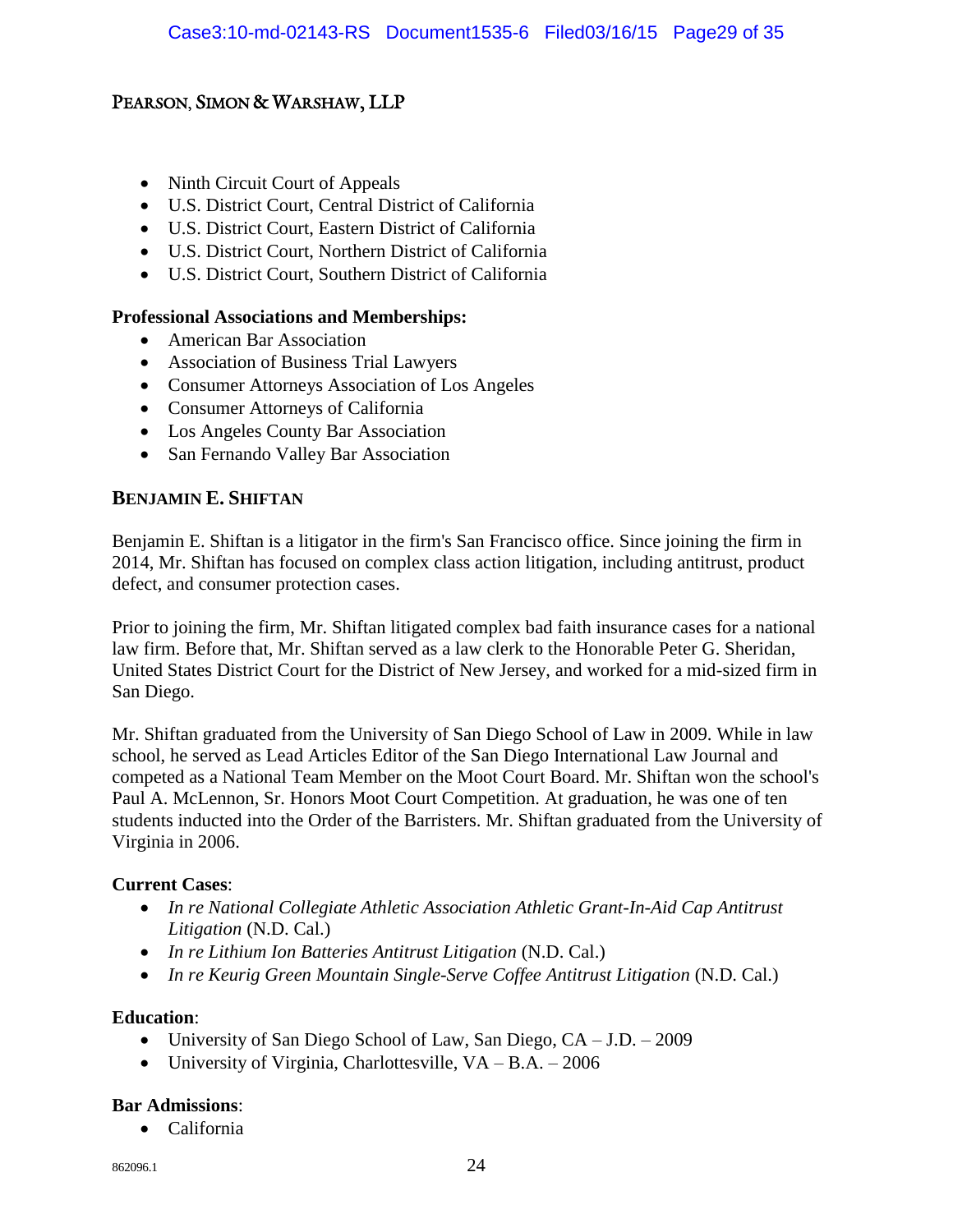- Ninth Circuit Court of Appeals
- U.S. District Court, Central District of California
- U.S. District Court, Eastern District of California
- U.S. District Court, Northern District of California
- U.S. District Court, Southern District of California

#### **Professional Associations and Memberships:**

• San Francisco County Bar Association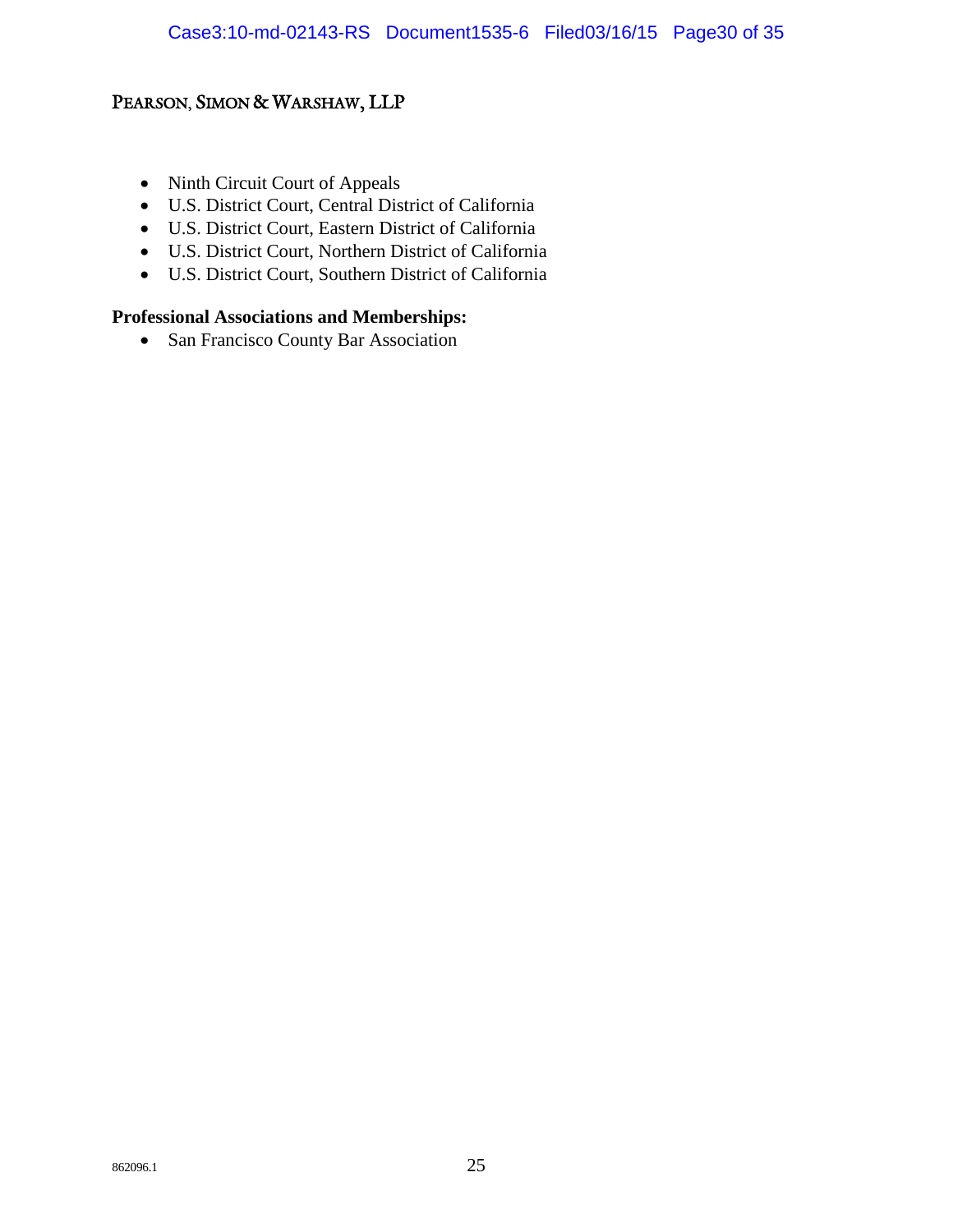Case3:10-md-02143-RS Document1535-6 Filed03/16/15 Page31 of 35

# **EXHIBIT 2**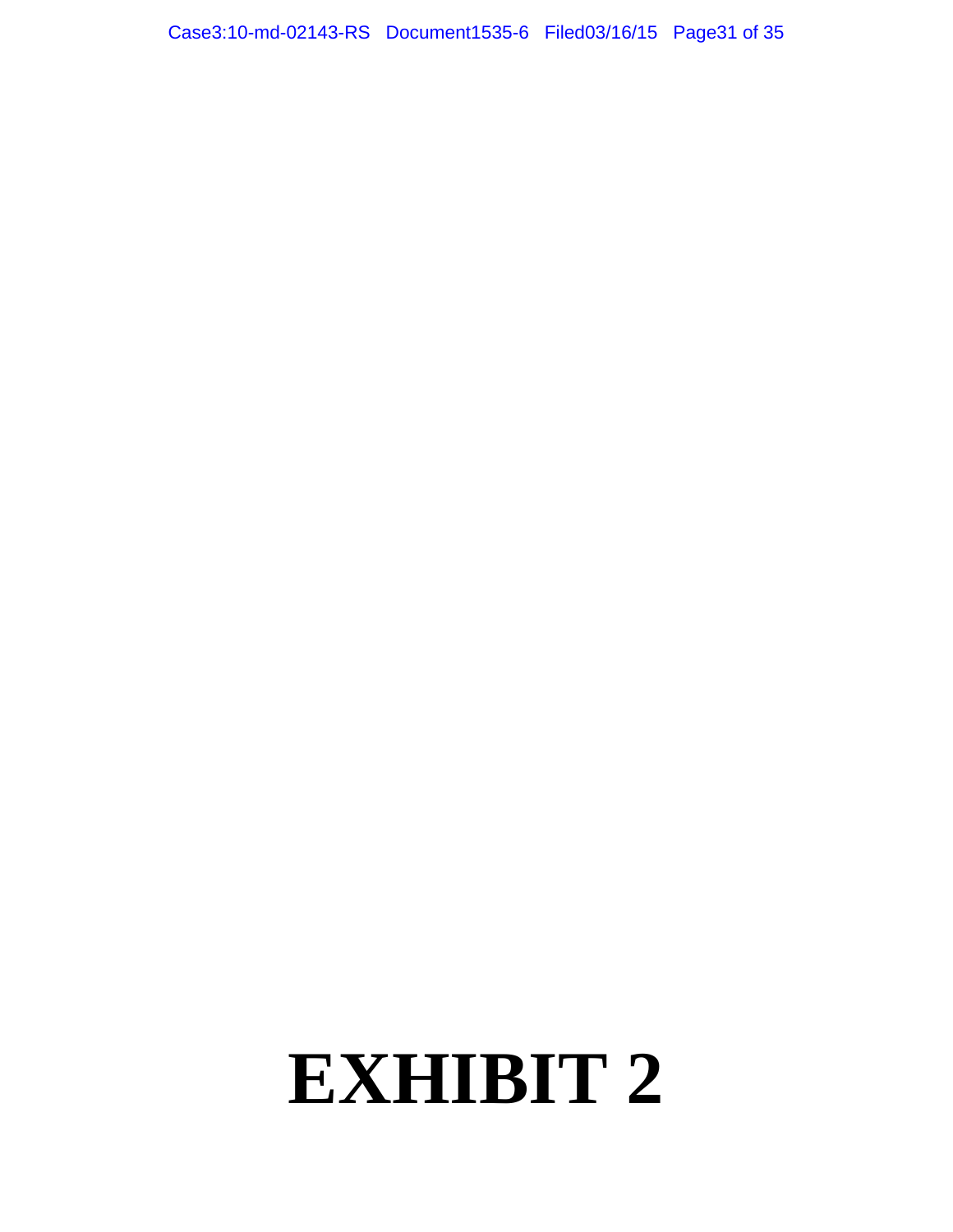#### **EXHIBIT 2**

*In re Optical Disk Drive Antitrust Litigation*, Case No. 3:10-md-2143-RS **PEARSON, SIMON & WARSHAW, LLP** Reported Hours and Lodestar May 7, 2010 through December 31, 2014

#### **TIME REPORT**

| <b>NAME</b>               | <b>TOTAL</b><br><b>HOURS</b> | <b>HOURLY</b><br><b>RATE</b> | <b>LODESTAR</b> |  |  |  |  |
|---------------------------|------------------------------|------------------------------|-----------------|--|--|--|--|
| <b>ATTORNEYS</b>          |                              |                              |                 |  |  |  |  |
| Clifford Pearson (P)      | 13.90                        | \$780.00                     | \$10,842.00     |  |  |  |  |
| Clifford Pearson (P)      | 5.50                         | \$795.00                     | \$4,372.50      |  |  |  |  |
| Clifford Pearson (P)      | 22.10                        | \$835.00                     | \$18,453.50     |  |  |  |  |
| Clifford Pearson (P)      | .70                          | \$895.00                     | \$626.50        |  |  |  |  |
| Daniel Warshaw (P)        | 4.70                         | \$675.00                     | \$3,172.50      |  |  |  |  |
| Daniel Warshaw (P)        | 34.70                        | \$685.00                     | \$23,769.50     |  |  |  |  |
| Daniel Warshaw (P)        | 1.40                         | \$715.00                     | \$1001.00       |  |  |  |  |
| Bruce Simon (P)           | 131.70                       | \$780.00                     | \$102,726.00    |  |  |  |  |
| Bruce Simon (P)           | 94.90                        | \$795.00                     | \$75,445.50     |  |  |  |  |
| Bruce Simon (P)           | 192.30                       | \$835.00                     | \$160,570.50    |  |  |  |  |
| Bruce Simon (P)           | 4.00                         | \$895.00                     | \$3,580.00      |  |  |  |  |
| Esther Klisura (A)        | 83.60                        | \$525.00                     | \$43,890.00     |  |  |  |  |
| Jessica Grant (A)         | 1.00                         | \$650.00                     | \$650.00        |  |  |  |  |
| William Newsom (A)        | 100.30                       | \$350.00                     | \$35,105.00     |  |  |  |  |
| William Newsom (A)        | 1.10                         | \$365.00                     | \$401.50        |  |  |  |  |
| William Newsom (A)        | 404.60                       | \$375.00                     | \$151,725.00    |  |  |  |  |
| Jonathan Watkins (A)      | 61.70                        | \$660.00                     | \$40,722.00     |  |  |  |  |
| Jonathan Watkins (A)      | 34.20                        | \$680.00                     | \$23,256.00     |  |  |  |  |
| Thomas Boardman (A)       | 121.30                       | \$350.00                     | \$42,455.00     |  |  |  |  |
| Thomas Boardman (A)       | 110.70                       | \$375.00                     | \$41,512.50     |  |  |  |  |
| Robert Retana (A)         | 2.50                         | \$660.00                     | \$1,650.00      |  |  |  |  |
| Aaron Sheanin (A)         | 67.70                        | \$660.00                     | \$44,682.00     |  |  |  |  |
| Aaron Sheanin (A)         | 786.80                       | \$680.00                     | \$535,024.00    |  |  |  |  |
| Aaron Sheanin (A)         | 66.10                        | \$720.00                     | \$47,592.00     |  |  |  |  |
| NON-ATTORNEYS             |                              |                              |                 |  |  |  |  |
| Matt Lusich (PL)          | 2.70                         | \$150.00                     | \$405.00        |  |  |  |  |
| Matt Lusich (PL)          | 65.00                        | \$175.00                     | \$11,375.00     |  |  |  |  |
| Lauren McAdams (PL)       | 7.20                         | \$150.00                     | \$1,080.00      |  |  |  |  |
| Steve Simon (PL)          | .20                          | \$125.00                     | \$25.00         |  |  |  |  |
| Kyoko Yamada (Translator) | 1001.80                      | \$250.00                     | \$250,450.00    |  |  |  |  |
| Ellowene Grant (PL)       | 41.30                        | \$175.00                     | \$7,227.50      |  |  |  |  |
|                           |                              |                              |                 |  |  |  |  |
|                           |                              |                              |                 |  |  |  |  |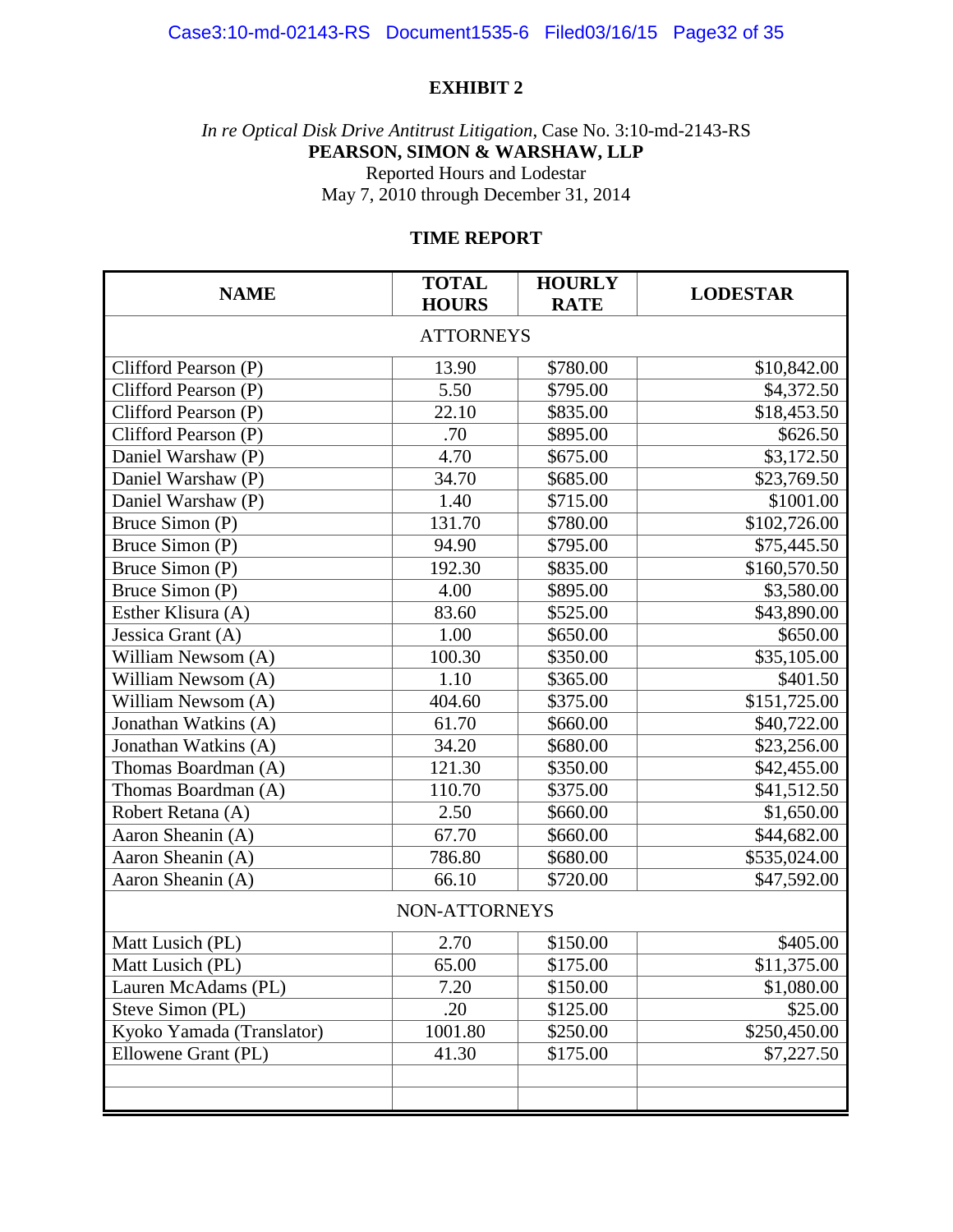#### Case3:10-md-02143-RS Document1535-6 Filed03/16/15 Page33 of 35

| <b>NAME</b>   | <b>TOTAL</b><br><b>HOURS</b> | <b>HOURLY</b><br><b>RATE</b> | <b>LODESTAR</b> |
|---------------|------------------------------|------------------------------|-----------------|
| <b>TOTAL:</b> | 3465.70                      |                              | \$1,683,787.00  |

(P) Partner

(OC) Of Counsel

(A) Associate

(PL) Paralegal

(LC) Law Clerk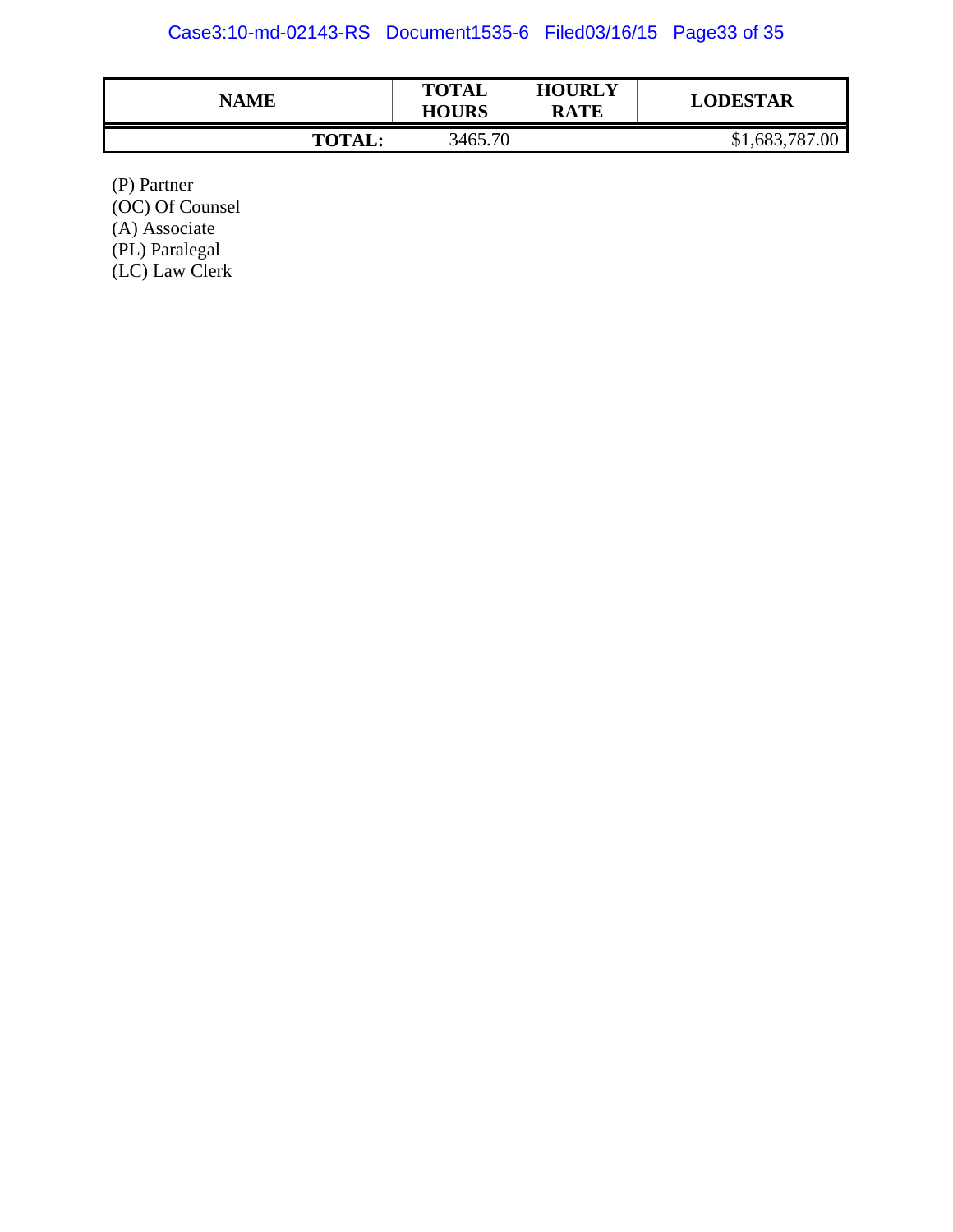Case3:10-md-02143-RS Document1535-6 Filed03/16/15 Page34 of 35

## **EXHIBIT 3**